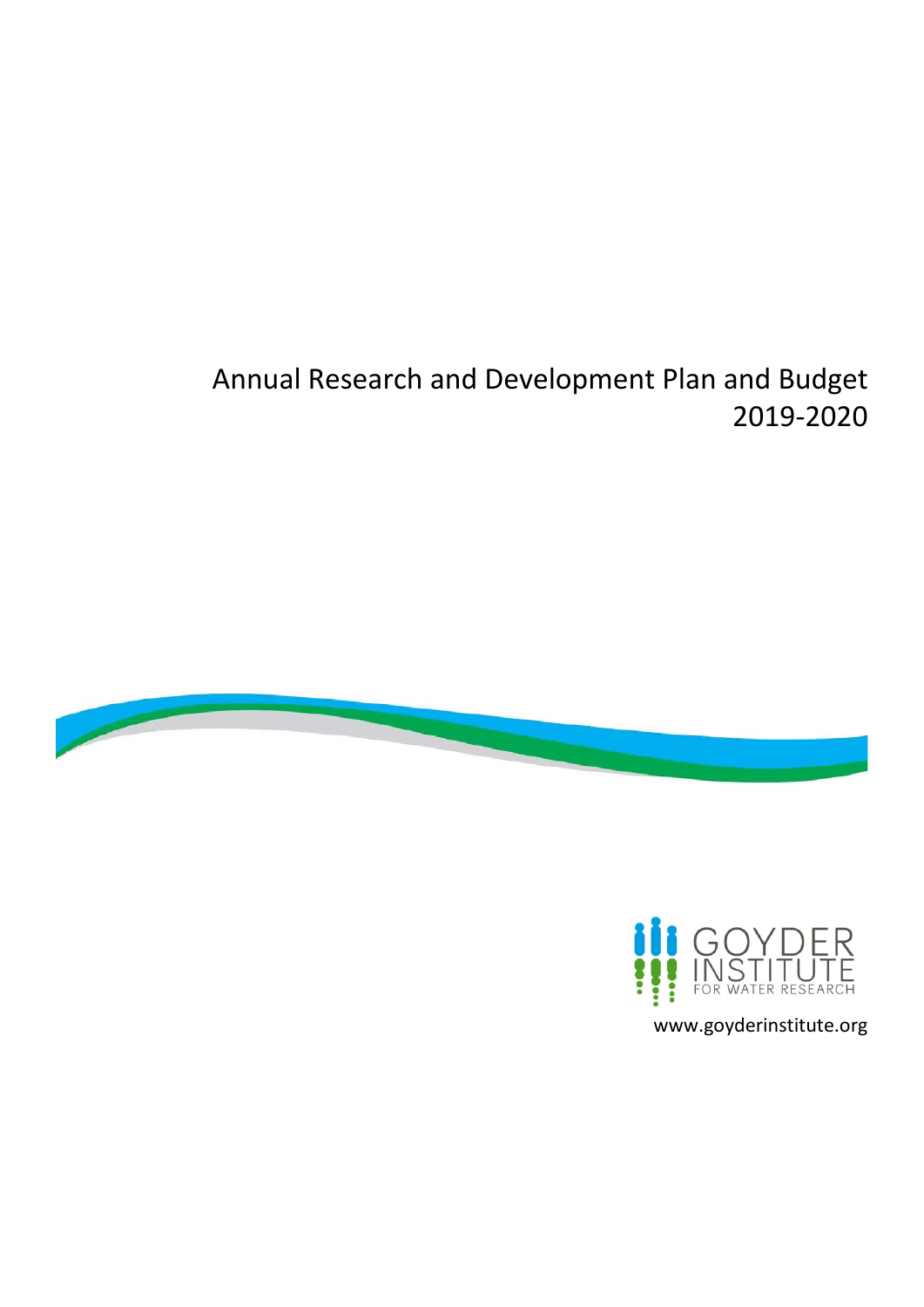

The Goyder Institute for Water Research is a partnership between the South Australian Government through the Department for Environment and Water, CSIRO, Flinders University, the University of Adelaide, the University of South Australia and the International Centre of Excellence in Water Resources Management. The Institute enhances the South Australian Government's capacity to develop and deliver science-based policy solutions in water management. It brings together the best scientists and researchers across Australia to provide expert and independent scientific advice to inform good government water policy and identify future threats and opportunities to water security.



Goyder Institute Associates typically contribute expertise and capabilities in areas outside of those contributed by the Goyder Institute Partners. Associates may participate in capacity building, knowledge exchange and/or specific research projects, and invest in the Goyder Institute Research program with in-kind commitments in the same manner as Goyder Institute Partners. The Associate organisations below have contributed to outcomes of Goyder Institute research projects.







R GROUNDWATER<br>SEARCH AND TRAINING

Enquires should be addressed to: Goyder Institute for Water Research Level 4, 33 King William Street, Adelaide tel: (08) 8236 5200 e-mail: enquiries@goyderinstitute.org

#### **Copyright**

© 2019 Goyder Institute for Water Research. To the extent permitted by law, all rights are reserved and no part of this publication covered by copyright may be reproduced or copied in any form or by any means except with the written permission of the Goyder Institute for Water Research.

#### **Disclaimer**

The Participants advise that the information contained in this publication comprises general statements and does not warrant or represent the completeness of any information or material in this publication.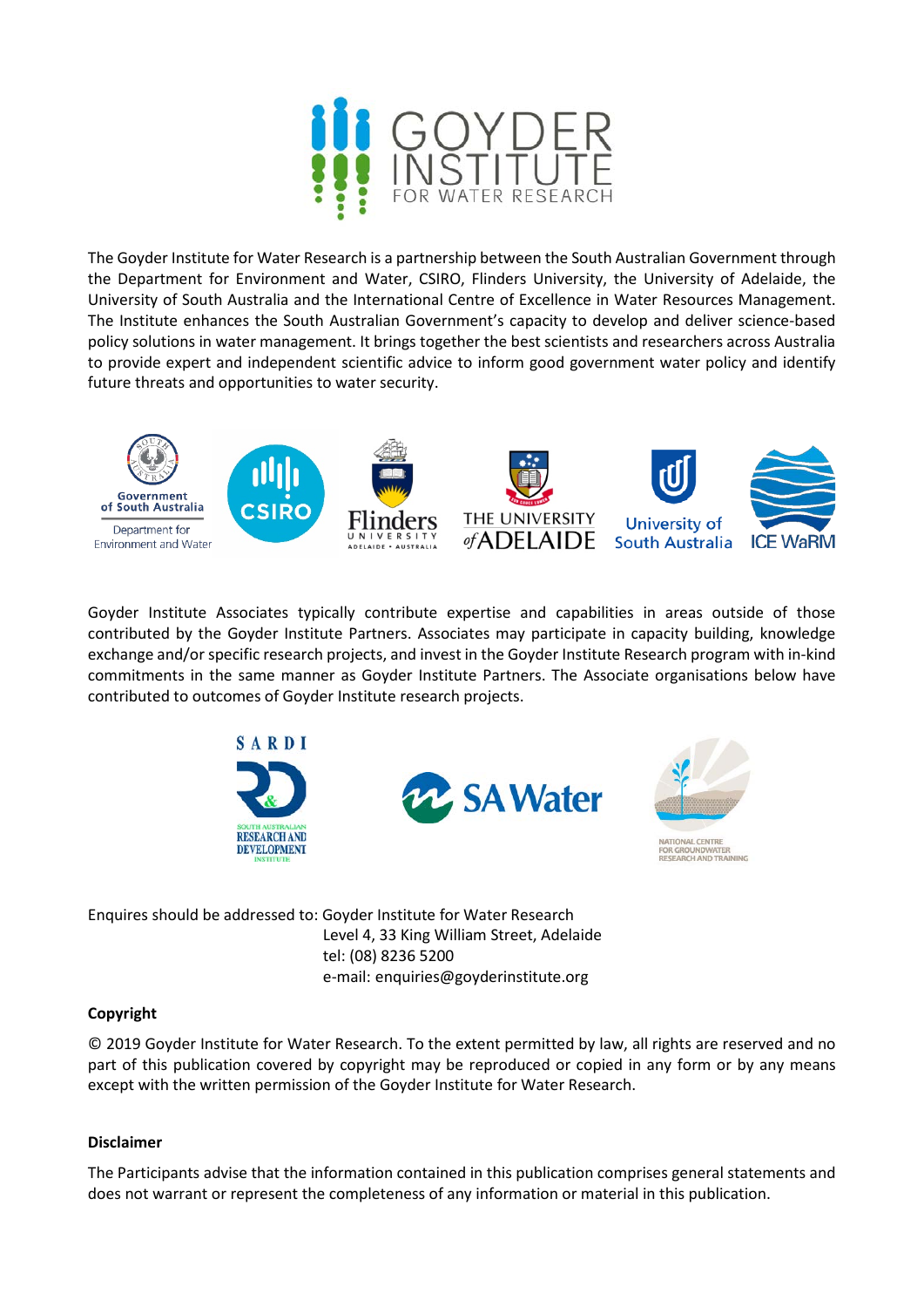## **CONTENTS**

| $\mathbf{1}$   |     |  |
|----------------|-----|--|
|                | 1.1 |  |
|                | 1.2 |  |
| $\overline{2}$ |     |  |
|                | 2.1 |  |
|                | 2.2 |  |
|                | 2.3 |  |
| 3              |     |  |
|                | 3.1 |  |
|                | 3.2 |  |
|                | 3.3 |  |
| 4              |     |  |
|                | 4.1 |  |
|                | 4.2 |  |
|                | 4.3 |  |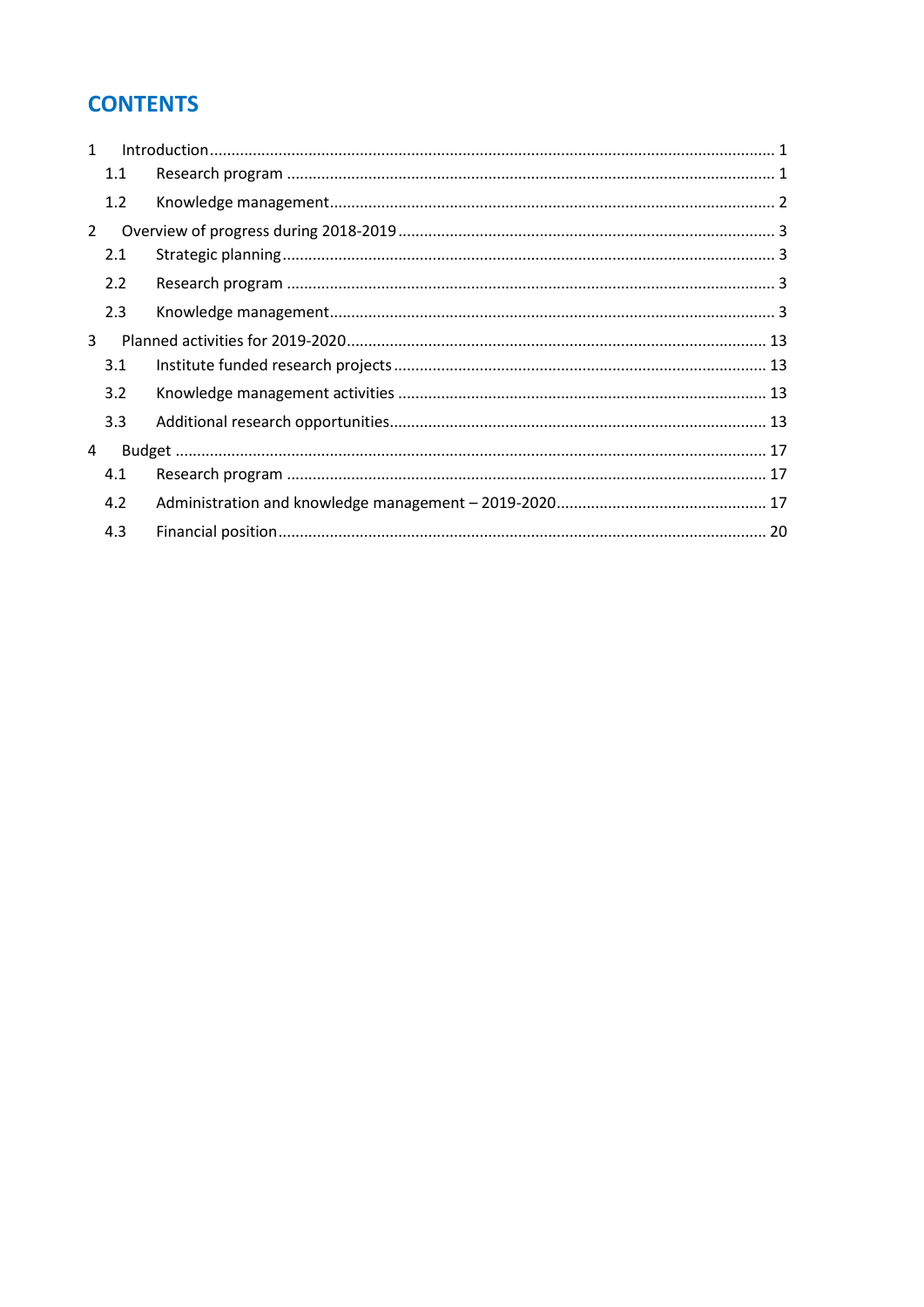## <span id="page-3-0"></span>**1 Introduction**

The Goyder Institute for Water Research is a partnership between the South Australian Government through the Department for Environment and Water (DEW), CSIRO, Flinders University, the University of Adelaide, the University of South Australia and the International Centre of Excellence in Water Resources Management. The Institute enhances the South Australian Government's capacity to develop and deliver science-based policy solutions in water management.

The Institute is currently in its second-term (2015-2020) following a successful first-term (2010-2015). The *Strategic Research Plan 2015-2019* provides a high-level overview of the long-term strategic outcomes for the Goyder Institute research program for its second term. It identifies three broad research Impact Areas that were identified based on extensive consultation with stakeholders, where research effort of the Institute will be focussed:

#### *1. Economic Development*

Sustainable opportunities for economic development and job creation in South Australia that is underpinned by evidenced-based water resource information.

#### *2. Healthy Ecosystems*

Knowledge to enhance environmental management of urban, regional and natural assets and identification of alternative approaches to achieving multiple outcomes.

#### *3. Climate Action*

Proven opportunities for managing climate risk that support the creation of new, innovative industries that are climate resilient and grow the economy to achieve the State's climate and environmental targets.

Water is central to each of these Impact Areas and is implemented through an integrated set of research projects that contribute to the achievement of the objectives of the Institute. The *Annual Research and Development Plan and Budget* provides an overview of planned activities and budget for the current year, consistent with the *Strategic Research Plan 2015-2019* and Approved Research Projects.

#### <span id="page-3-1"></span>**1.1 Research program**

The research projects within each Impact Area builds upon research by the Institute undertaken in the firstterm - harnessing the research outcomes and partnerships to build and inform the new research investments. Within each Impact Area there are themes that target research investment designed to deliver specific outcomes and/or policy directions that have been identified as priorities by both government agencies and other water industry partners.

The *Strategic Research Plan 2015-2019* identified the proposed distribution of research funding across the three Impact Areas (Table 1). To ensure that the Goyder Institute continues to deliver relevant outcomes for government in the short-, medium- and long-terms, the *Strategic Research Plan 2015-2019* identified the proposed distribution of research funding across different project horizons, with:

- 10-15% to short-term (less than 12 months) targeted science advice projects with clear and immediate uptake in policy and management;
- 25-30% to medium-term applied research projects (1-2 years); and
- 55-60% to longer-term applied research projects (2-3 years).

A target of 30% external co-investment in research projects was established for the second term of the Institute (Table 1).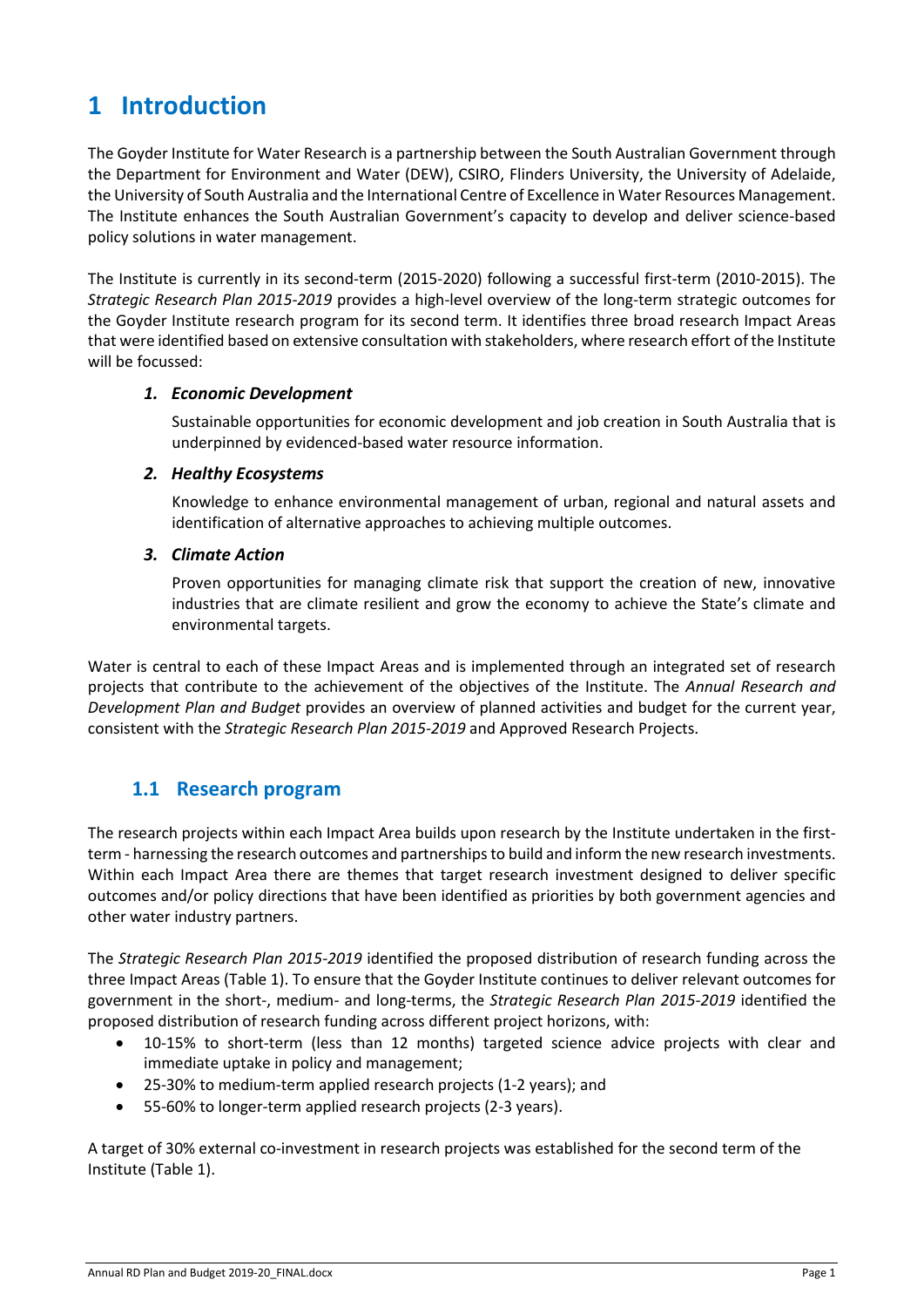#### **Table 1**. Proposed Investment for each of the three Impact Areas outlined in the *Strategic Research Plan 2015-2019*.

| <b>Impact Area</b>        | <b>Cash contributions</b> | In-kind partner      | <b>External</b>     | <b>Total</b> |
|---------------------------|---------------------------|----------------------|---------------------|--------------|
|                           |                           | <b>contributions</b> | contribution target |              |
| Economic Development      | \$3,600,000               | \$3,600,000          | \$2,400,000         | \$9,600,000  |
| <b>Healthy Ecosystems</b> | \$2,000,000               | \$2,000,000          | \$1,200,000         | \$5,200,000  |
| <b>Climate Action</b>     | \$1,000,000               | \$1,000,000          | \$300,000           | \$2,300,000  |
| Total                     | \$6,600,000               | \$6,600,000          | \$3,900,000         | \$17,100,000 |

The investment by the Goyder Institute considered the following principles in the development and evaluation of research project proposals:

- Research will directly contribute to meeting a priority set by state government;
- Research will demonstrably support the capacity of state government to implement adaptive management processes in water management;
- Research will build capacity inside state government to develop better policies, and inside research organisations to undertake better science;
- Investment will be towards the best initiatives amongst the research partners that have a demonstrated capacity to achieve the highest standards in science;
- The highest return in terms of outcomes achieved per dollar invested will be supported;
- All partners have had the opportunity to engage in project development;
- Each project proposal will include team members from at least two research partners;
- Investment will result in high-quality research outcomes;
- There must be a clear and funded pathway for technology transfer to ensure that research outcomes are adopted;
- Project leaders will have a demonstrated excellence in project management;
- Administrative overheads will be kept to a minimum; and
- Preference will be given to projects with a significant proportion of external funding (co-investment) that contributes to the strategic objectives of the Institute.

The Research Program is managed through the Goyder Institute Office. This includes undertaking knowledge management activities that are focussed on facilitating direct and indirect uptake of research outputs into decision-making in both the short- and long-terms.

### <span id="page-4-0"></span>**1.2 Knowledge management**

A focus of the Goyder Institute is to ensure that the research outcomes inform decision-making. This includes undertaking focussed knowledge management activities that ensure that the Goyder Institute science is available in accessible and meaningful formats now and in the future. This will help to ensure that the expert science created by the Goyder Institute is embedded in partner organisations and other stakeholders that could benefit from the outcomes of the research investment.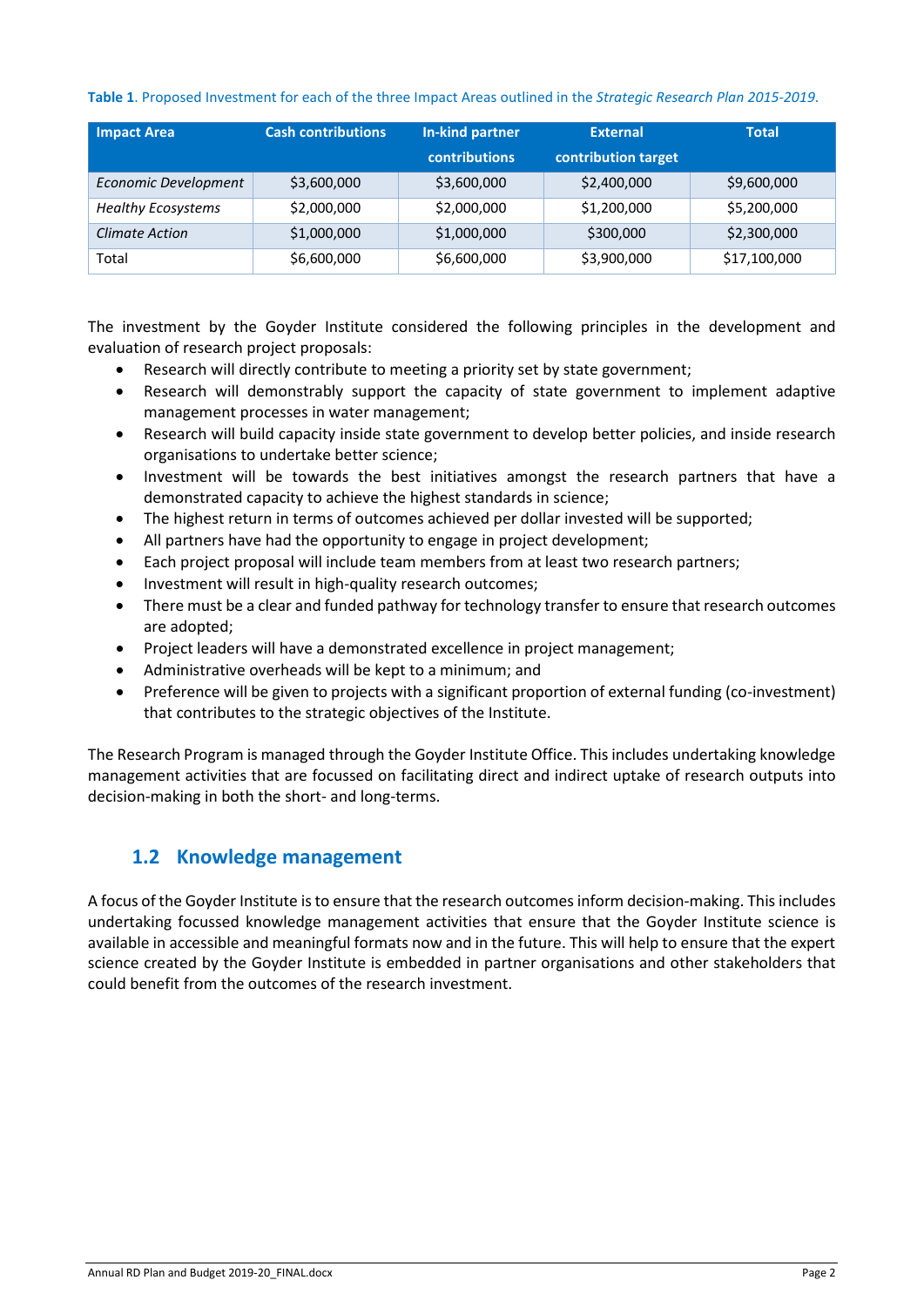## <span id="page-5-1"></span><span id="page-5-0"></span>**2 Overview of progress during 2018-2019**

## **2.1 Strategic planning**

In 2017-2018, the Management Board decided to extend the second-term of the Institute from 30<sup>th</sup> June 2019 to 30<sup>th</sup> June 2020 using the current tranche of funding. This decision was made in order to allow the Institute to successfully complete the current research program and knowledge management activities; identify and establish new collaborative research opportunities; and transition to the third-term.

During 2018-2019, testing of a new role of the Institute for the third-term was undertaken. Under the proposed new role, the Institute Office will broker new collaborative research and knowledge adoption opportunities on behalf of Partners. During 2018-2019, new research opportunities have been pursued through multiple sources, including State, Commonwealth, Interstate and International Governments. This testing phase has involved identifying potential opportunities and forming highly competitive, collaborative teams to address complex water issues. A number of opportunities are being explored with two new projects established during 2018-19:

- *[Independent review of the science underpinning reductions to allocations in the proposed in the Lower](http://www.goyderinstitute.org/projects/view-project/73)  [Limestone Coast Water Allocation Plan.](http://www.goyderinstitute.org/projects/view-project/73)*
- *Urgent investigations for restoring the ecological character of the South Lagoon of the Coorong.*

These projects have a total value of approximately \$1 million. The successful testing phase has led to inprinciple agreement by all Partners to establish the third-term of the Institute for 2020-2023.

### <span id="page-5-2"></span>**2.2 Research program**

Significant progress was made during 2018-2019 (Table 2) with the completion of the following three research projects in the three Impact Areas:

- *[Independent review of the science underpinning reductions to allocations in the proposed in the Lower](http://www.goyderinstitute.org/projects/view-project/73)  [Limestone Coast Water Allocation Plan](http://www.goyderinstitute.org/projects/view-project/73)* (Economic Development).
- *Science advice for restoring the Ecological Character of the South Lagoon of the Coorong* (Healthy Ecosystems).
- *Carbon offsets research to support the State carbon sequestration strategy* (Climate Action).

Eight research projects are ongoing, with all nearing completion (Table 2).

Further details regarding the projects can be found on the Goyder Institute website [\(www.goyderinstitute.org\)](http://www.goyderinstitute.org/).

#### **2.3 Knowledge management**

<span id="page-5-3"></span>Knowledge management continued to be advanced during 2018-2019 (Table 2). This included the establishment of Project Advisory Committees for new research projects and ongoing involvement in Project Advisory Committees in existing projects. The direct involvement in government staff within projects continued to be a critical component of facilitating the uptake of the research into government decisionmaking. Additional specific highlights have included:

- Development of a 3-minute video by DEW presenting the Finding Long-term Outback Water Solutions (G-FLOWS) drilling program.
- A knowledge adoption workshop for the *Sustainable expansion of irrigated agriculture and horticulture in Northern Adelaide Corridor* project with 22 attendees from horticultural industry, the private sector, and several government agencies.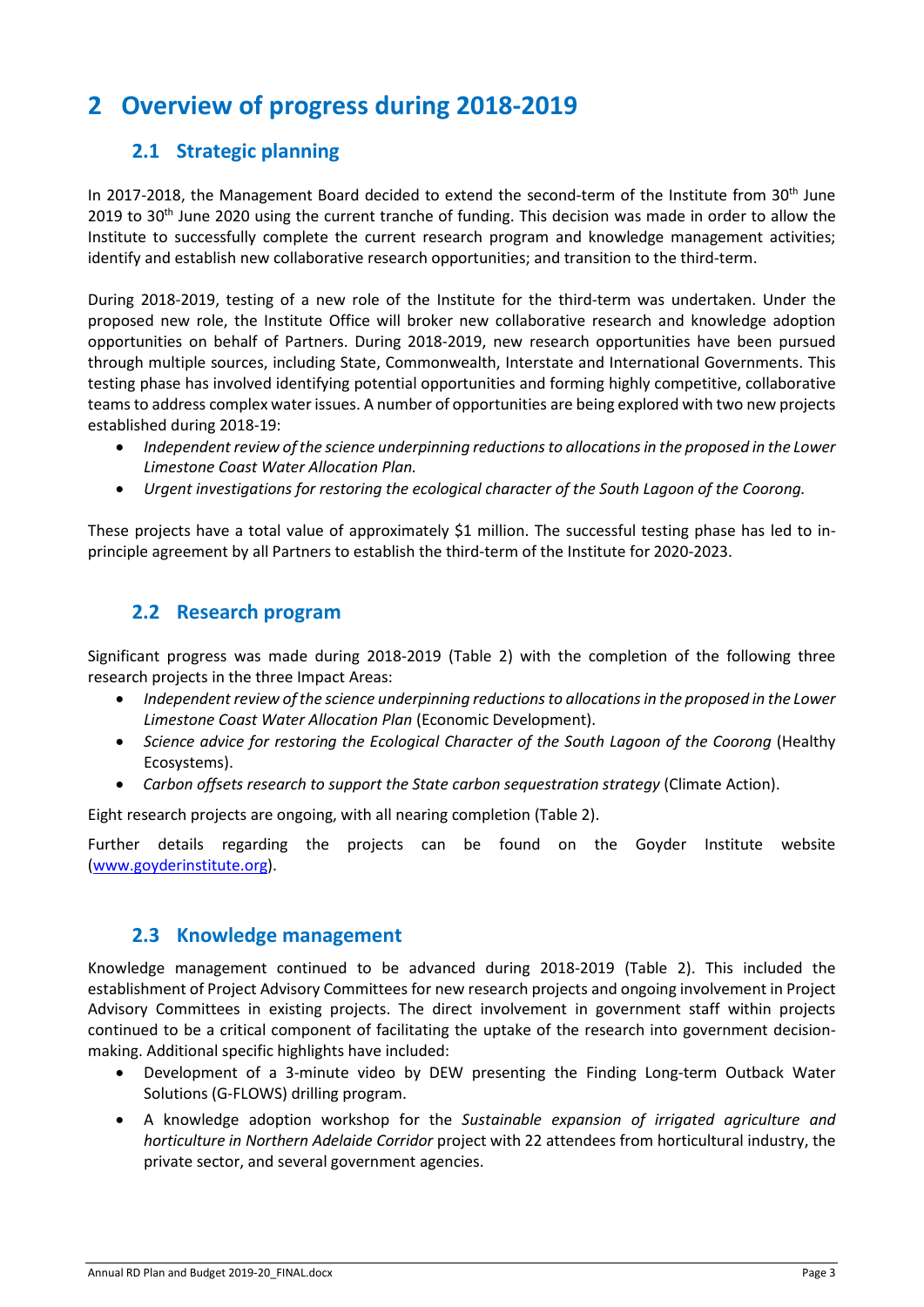- Provision of advice to the state government regarding the development of a State Blue Carbon Strategy through briefings, workshops, site visits, and the preparation of a Blue Carbon synthesis paper and research agenda paper which brought together findings from two projects: the *Coastal carbon opportunities: demonstrating additionality and potential for future offsets in South Australia* and *From salt to C: carbon sequestration through ecological restoration at the Dry Creek Salt Field*.
- National attention given to *Salt to C* project as a possible pilot project to test methodologies for Blue Carbon under the Emissions Reduction Fund, notably through a site visit of a delegation from the Commonwealth Department of Environment and Energy.
- Presentation of the findings of the *Carbon offsets research to support the State carbon sequestration strategy* project during a water policy symposium hosted by the University of South Australia with support of the Murray Darling Basin Authority.
- An end-user workshop conducted halfway through the delivery of the *Ecological connectivity of the River Murray* project with river managers from DEW. The project team is also facilitating collaboration with the Commonwealth Environmental Water Office (CEWO)'s Long Term Intervention Monitoring Project, and a MDBA-CSIRO project that is modelling Dissolved Oxygen in Source to inform river management.
- Collation of valuable feedback from potential end-users about a new spatial tool called *Gulfview* developed as part of the *Socio-ecological assessment of the ecosystems, industries and communities of Spencer Gulf* project.
- Use of the preliminary findings from *Translating Ngarrindjeri Yannarumi into water resource risk assessment* project to inform a major revision of DEW's risk management approach to water planning.
- Provision of the findings of the *Science advice for restoring the Ecological Character of the South Lagoon of the Coorong* project to the Minister for Environment and Water resulting in the recommendations being used to develop a research program to support the restoration of the Coorong.
- Presentation of the findings of the *Independent review of science underpinning reductions to licensed water allocation volumes proposed in the Lower Limestone Coast (LLC) Water Allocation Plan (WAP)*  project to the Minister for Environment and Water, the South East NRM Board's Steering Committee and Stakeholder Advisory Group leading to further implementation of the LLC WAP.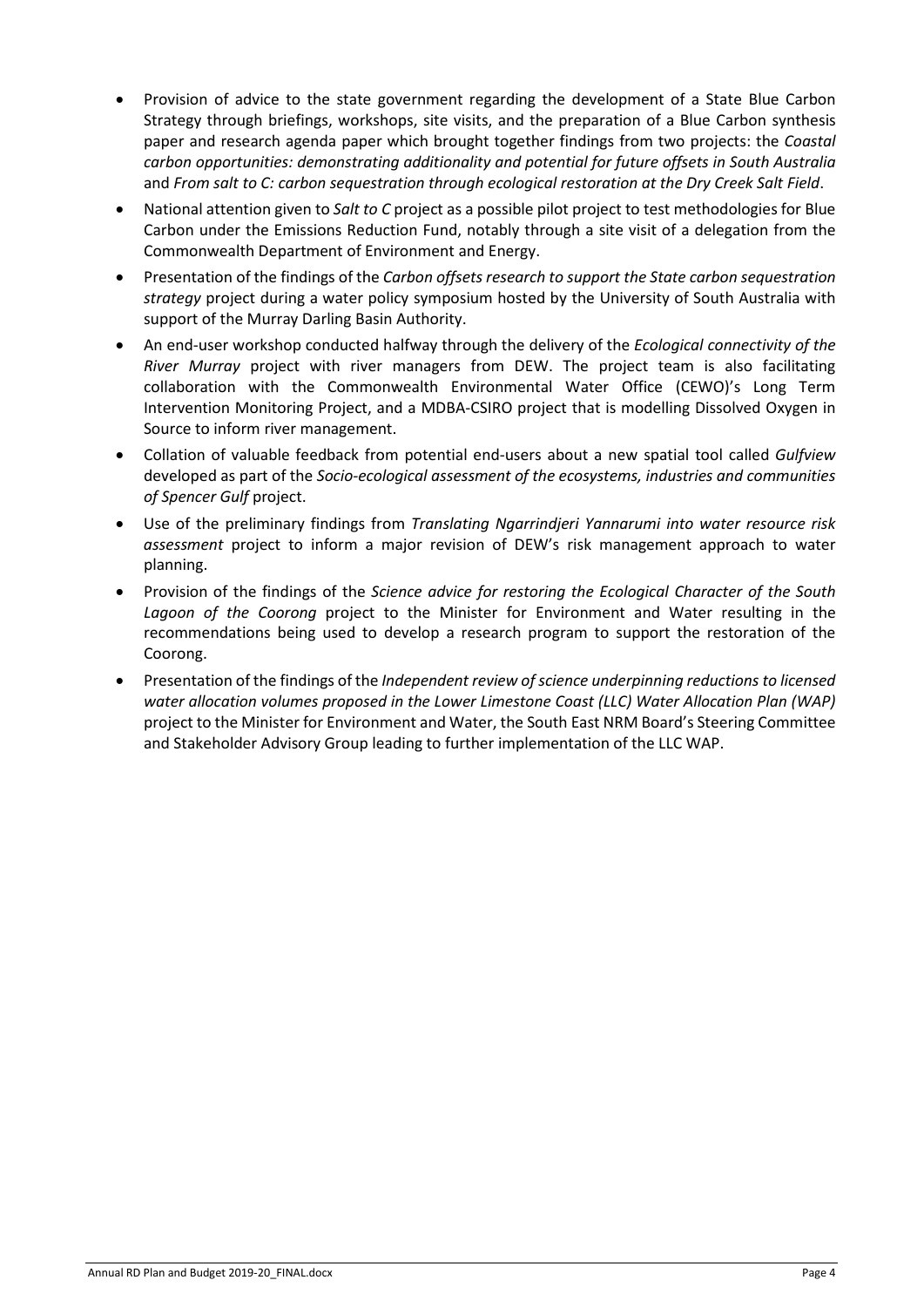| Table 2. Summary of progress for Research projects during 2018-2019. |  |  |
|----------------------------------------------------------------------|--|--|
|----------------------------------------------------------------------|--|--|

| <b>Impact Area</b>             | <b>Theme</b>         | <b>Project title</b>                                                                                               | <b>Partners</b>                                                            | <b>Project aim</b>                                                                                                                                                                                                              | <b>Science progress</b>                                                                                                                                                                                                                                                                                                                                                                                                                                                                                                                                                                                                                                                                                                                                                             | <b>Knowledge management progress</b>                                                                                                                                                                                                                                                                                                                                                                                                                                                                                                                                                                                      |
|--------------------------------|----------------------|--------------------------------------------------------------------------------------------------------------------|----------------------------------------------------------------------------|---------------------------------------------------------------------------------------------------------------------------------------------------------------------------------------------------------------------------------|-------------------------------------------------------------------------------------------------------------------------------------------------------------------------------------------------------------------------------------------------------------------------------------------------------------------------------------------------------------------------------------------------------------------------------------------------------------------------------------------------------------------------------------------------------------------------------------------------------------------------------------------------------------------------------------------------------------------------------------------------------------------------------------|---------------------------------------------------------------------------------------------------------------------------------------------------------------------------------------------------------------------------------------------------------------------------------------------------------------------------------------------------------------------------------------------------------------------------------------------------------------------------------------------------------------------------------------------------------------------------------------------------------------------------|
| <b>Economic</b><br>Development | Mining and<br>Energy | Finding long-<br>term outback<br>water solutions                                                                   | CSIRO,<br>Flinders<br>University,<br><b>DEW</b>                            | Identify and characterise<br>potential groundwater<br>resources in the Musgrave<br>Province of the Anangu<br>Pitjantjatjara<br>Yankunytjatjara (APY)<br>Lands, including their<br>capacity to provide viable<br>water supplies. | • 11 wells drilled & core and water<br>sampling conducted. Relatively high<br>yields and low salinity groundwater<br>(<1000 mg/L) in the targeted<br>palaeochannel. Pumping tests on 2 wells.<br>• Lab analysis of water samples<br>completed for use in geochemical tracer<br>modelling.<br>• The initial integrated conceptual<br>hydrogeophysical model completed.<br>• Most of the ground-based geophysical<br>field work completed as inputs to a<br>constrained & validated regional<br>geophysical model<br>• Palaeovalley mapping, and 3D<br>geological model development have<br>made significant progress<br>• Two numerical groundwater models<br>developed.<br>• Completion of the conceptual<br>development of the groundwater<br>knowledge integration system (GKIS). | • 1/2 day technical workshop for<br>project team and collaborators<br>from Geological Survey SA to how<br>field results can be used to better<br>inform the conceptual model,<br>verification of AEM data and GKIS<br>mapping tool.<br>• Conference presentations: 7th<br>International Workshop on AEM<br>(Denmark), IAH 2018 Congress<br>(Daejeon, Korea), AGCC conference<br>(Adelaide).<br>• Development of a 3-minute<br>video by DEW presenting the<br>GFLOWS drilling program (including<br>drone footage)<br>· Media coverage (Sunday Mail,<br>ABC) triggered by video clip, social<br>media and online articles. |
|                                | Northern<br>Corridor | Sustainable<br>expansion of<br>irrigated<br>agriculture and<br>horticulture in<br>Northern<br>Adelaide<br>Corridor | SARDI,<br>CSIRO,<br><b>Flinders</b><br>University,<br>UniSA,<br><b>DEW</b> | Assess how the water<br>resources available in the<br>Northern Adelaide<br>Corridor can be used<br>sustainably for the<br>development of industries<br>that generate new<br>employment opportunities<br>in the region.          | • Completion of final technical reports.<br>• Preparation of journal articles.<br>• Key findings presented in summary<br>report:<br>1. Long-term modelling scenarios under<br>the historical (1970-2017) and future<br>climate (2018-2050), using the HYDRUS-<br>1D UNSATCHEM model, were integral in<br>assessing strategies to develop<br>sustainable irrigation that minimise risk<br>to the environment while maximising<br>productivity.<br>2. Soil analysis identified the main soil<br>constraints to be considered in relation                                                                                                                                                                                                                                              | • Establishment of Project Advisory<br>Committee.<br>• Knowledge adoption workshop<br>with 22 attendees from<br>horticultural industry, private<br>sector, SA Water, SA DEW, SA EPA,<br>PIRSA (not including project team<br>& Goyder Office staff).<br>• Conference presentations: The<br>Hydrology and Water Resources<br>Symposium (HWRS) (Melbourne);<br>the Australian Geoscience Council<br>Convention (AGCC) (Adelaide).                                                                                                                                                                                           |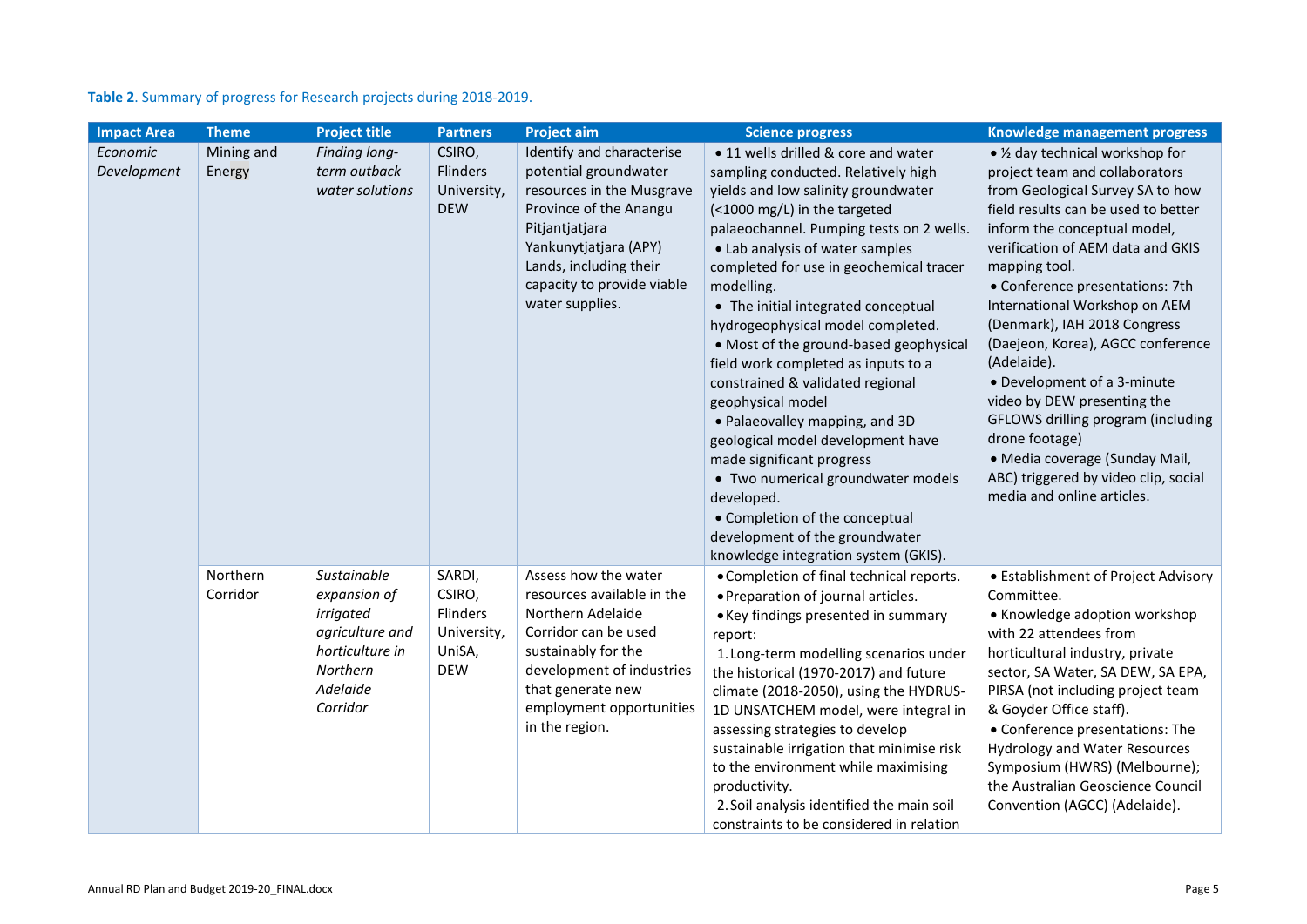| <b>Impact Area</b>    | <b>Theme</b>      | <b>Project title</b>                                                                                                                              | <b>Partners</b>                                                    | <b>Project aim</b>                                                                                                                                                                                                               | <b>Science progress</b>                                                                                                                                                                                                                                                                                                                                                                                                                                                                                                                                                                                | Knowledge management progress                                                                                                                                                                                                                                                                                                                                                                                                                                                                                                                                      |
|-----------------------|-------------------|---------------------------------------------------------------------------------------------------------------------------------------------------|--------------------------------------------------------------------|----------------------------------------------------------------------------------------------------------------------------------------------------------------------------------------------------------------------------------|--------------------------------------------------------------------------------------------------------------------------------------------------------------------------------------------------------------------------------------------------------------------------------------------------------------------------------------------------------------------------------------------------------------------------------------------------------------------------------------------------------------------------------------------------------------------------------------------------------|--------------------------------------------------------------------------------------------------------------------------------------------------------------------------------------------------------------------------------------------------------------------------------------------------------------------------------------------------------------------------------------------------------------------------------------------------------------------------------------------------------------------------------------------------------------------|
|                       |                   |                                                                                                                                                   |                                                                    |                                                                                                                                                                                                                                  | to expansion of irrigated agriculture on<br>the NAP.<br>3. An Excel-based software tool was<br>developed to facilitate decisions on the<br>optimal water mix, treatment and<br>storage requirements for covered<br>cropping practices.<br>4. Geophysical techniques that can be<br>used to estimate the depth to water<br>table, particle size (clay, sand gravel),<br>hydraulic conductivity and to delineate<br>between soil groups were<br>demonstrated.                                                                                                                                            |                                                                                                                                                                                                                                                                                                                                                                                                                                                                                                                                                                    |
|                       |                   | Assessment of<br>small-scale<br>desalination by<br>capacitive<br>deionisation for<br>treatment of<br>Northern<br><b>Adelaide Plains</b><br>waters | UniSA                                                              | Assess the viability of<br>capacitive deionisation<br>(CDI) technology for the<br>desalination of marginal-<br>salinity groundwater and<br>recycled water for<br>horticultural production in<br>the Northern Adelaide<br>Plains. | · Project completed in previous<br>reporting period.                                                                                                                                                                                                                                                                                                                                                                                                                                                                                                                                                   | . Opportunities explored for<br>further R&D on CDI technology<br>through a collaborative research<br>project with universities in Nanjing,<br>China.                                                                                                                                                                                                                                                                                                                                                                                                               |
| <b>Climate Action</b> | Carbon<br>Neutral | Coastal carbon<br>opportunities:<br>demonstrating<br>additionality<br>and potential<br>for future<br>offsets in South<br>Australia                | University<br>of<br>Adelaide,<br>CSIRO, SA<br>Water,<br><b>DEW</b> | Estimate baseline carbon<br>stocks and carbon storage<br>in South Australian coastal<br>ecosystems (seagrass,<br>mangrove and saltmarsh<br>environments) and<br>demonstrate potential for<br>future carbon offsets.              | • The project team partnered with<br>Geoscience Australia (GA) to carry out<br>an aerial survey of case study site at<br>Mutton Cove collecting high resolution<br>elevation and positional data from<br>across the entire site using expensive<br>instruments supplied by GA. This<br>allowed the evaluation of the change in<br>surface elevation and vegetation cover<br>since the seawall breached and the tidal<br>inundation has changed.<br>• Attempted to undertake a meta-<br>analysis on blue carbon habitats<br>ecosystem services, however found that<br>there are no studies that include | · Discussion of project outputs<br>with Project Advisory Committee.<br>· Project team involved in<br>providing advice to the state<br>government through the DEW<br>Climate Change group regarding<br>the development of a State Blue<br>Carbon Strategy, including<br>briefings, workshops, site visits,<br>and the delivery of a Blue Carbon<br>synthesis paper and research<br>agenda paper (in conjunction with<br>the "Salt to C" project team).<br>· Discussions underway with one<br>of the funding partners, Lendlease,<br>around studying coastal wetland |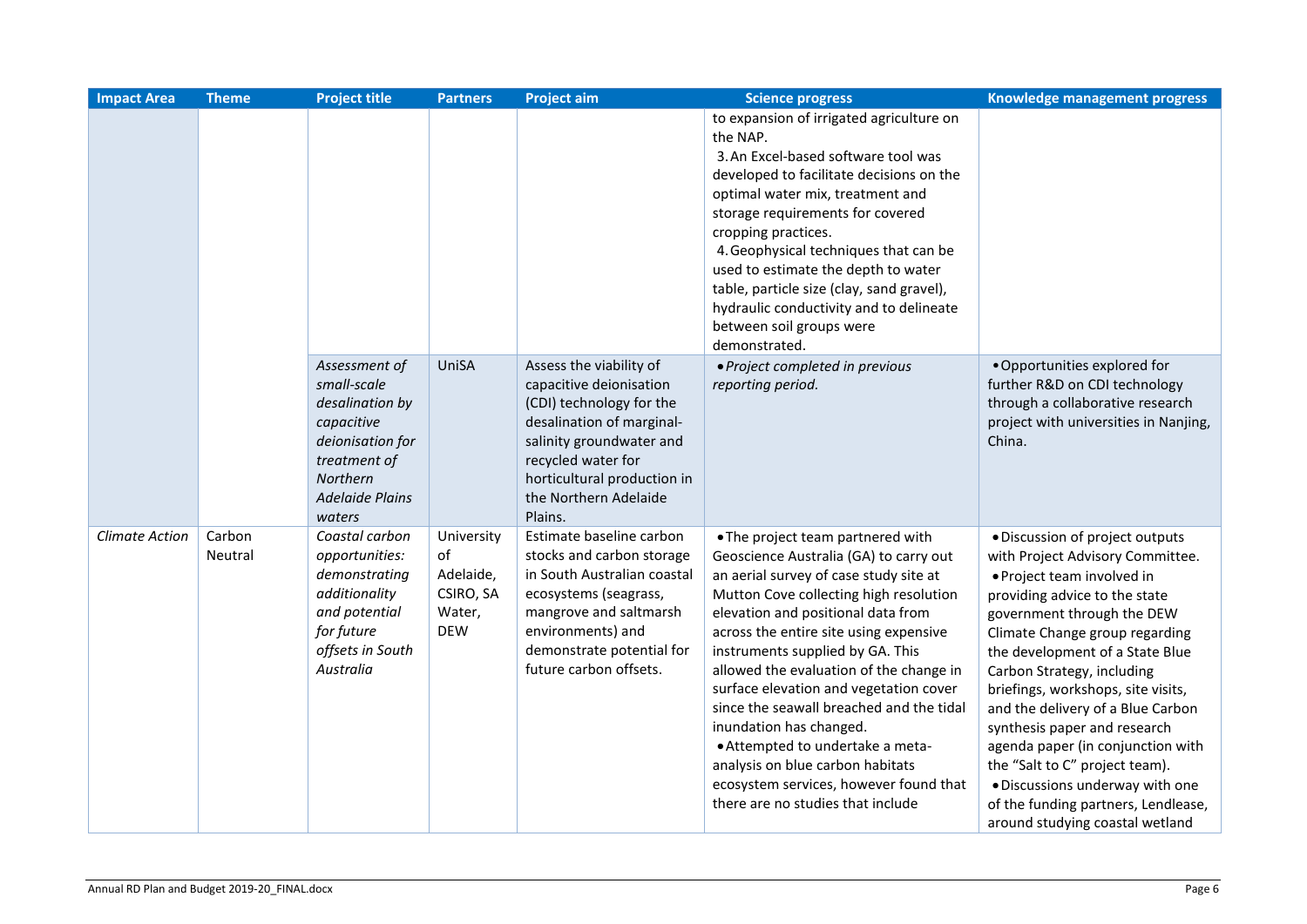| <b>Impact Area</b> | <b>Theme</b> | <b>Project title</b>                                                                                                 | <b>Partners</b>                                                                  | <b>Project aim</b>                                                                                                                                                                                                                              | <b>Science progress</b>                                                                                                                                                                                                                                                                                                                                                                                                                                                                                                                                                                                                                                                                                                                                                                                                                                                                                                                                                          | Knowledge management progress                                                                                                                                                                                                                                                                                                                                                                                                                                                                                                                                                                                                                                                                                                                                                                                                                                                                                                                                      |
|--------------------|--------------|----------------------------------------------------------------------------------------------------------------------|----------------------------------------------------------------------------------|-------------------------------------------------------------------------------------------------------------------------------------------------------------------------------------------------------------------------------------------------|----------------------------------------------------------------------------------------------------------------------------------------------------------------------------------------------------------------------------------------------------------------------------------------------------------------------------------------------------------------------------------------------------------------------------------------------------------------------------------------------------------------------------------------------------------------------------------------------------------------------------------------------------------------------------------------------------------------------------------------------------------------------------------------------------------------------------------------------------------------------------------------------------------------------------------------------------------------------------------|--------------------------------------------------------------------------------------------------------------------------------------------------------------------------------------------------------------------------------------------------------------------------------------------------------------------------------------------------------------------------------------------------------------------------------------------------------------------------------------------------------------------------------------------------------------------------------------------------------------------------------------------------------------------------------------------------------------------------------------------------------------------------------------------------------------------------------------------------------------------------------------------------------------------------------------------------------------------|
|                    |              |                                                                                                                      |                                                                                  |                                                                                                                                                                                                                                                 | valuation for SA (and only a handful<br>across the whole of Australia).<br>• Completion of 7 final technical<br>reports.<br>• Preparation of 3 journal articles.<br>• Completion of a synthesis report in<br>conjunction with the "Salt to C" project<br>team on current Blue Carbon potential<br>in South Australia.                                                                                                                                                                                                                                                                                                                                                                                                                                                                                                                                                                                                                                                            | restoration projects from start to<br>finish, as they will be creating new<br>wetland areas as part of their<br>environmental offsetting<br>obligations for the Northern<br>Connector project.                                                                                                                                                                                                                                                                                                                                                                                                                                                                                                                                                                                                                                                                                                                                                                     |
|                    |              | From salt to C;<br>carbon<br>sequestration<br>through<br>ecological<br>restoration at<br>the Dry Creek<br>Salt Field | Flinders<br>University,<br>University<br>of<br>Adelaide,<br>UniSA,<br><b>DEW</b> | Ascertain a proof of<br>concept that reconnecting<br>coastal wetlands to tidal<br>flow will lead to a re-<br>establishment of<br>saltmarsh and mangrove<br>vegetation, carbon<br>abatement and the<br>provision of other<br>ecosystem services. | . The field investigations, sample<br>analyses, data analysis and synthesis<br>completed.<br>•Task 1. Carbon dynamics &<br>sequestration: analysis of sediment<br>samples to quantify carbon stocks.<br>•Task 2. Revegetation experiments:<br>analysis of monthly seed trap<br>collections & revegetation.<br>.Task 3. Carbon accounting and<br>offset registration: development of a<br>roadmap and engagement with<br>government bodies on Blue Carbon<br>methodologies and the use of this<br>project as a pilot.<br>.Task 4. Co-benefit analysis and<br>upscaling: development of a shared<br>database for coastal ecosystem values<br>in collaboration with the "Coastal<br>carbon opportunities" project.<br>. The team explored using the Swan<br>Alley area for measuring a time series on<br>soil and biomass carbon, as the<br>reconnection that occurred there<br>several decades ago can provide further<br>essential data on long term benefits for<br>blue carbon. | · Discussion of project outputs<br>with Project Advisory Committee.<br>• Dr Jeff Kelleway, lead author of<br>the Technical Report on Blue<br>Carbon methodology to the<br>Government, has visited the site<br>and acknowledged its relevance to<br>progress the development of a<br>respective method.<br>• A project partner (Steve Crook)<br>took Minister Speirs on a visit to<br>restored salt ponds in San<br>Francisco Bay, highlighting the Blue<br>Carbon potential from<br>reestablishment of vegetation.<br>• The project continues to gain<br>national attraction as a possible<br>pilot project to test methodologies<br>for Blue Carbon under the ERF. This<br>was documented by a site visit of a<br>delegation from the<br>Commonwealth Department of<br>Environment and Energy, who<br>were interested in seeing the tidal<br>re-connection activity.<br>• Project team involved in<br>providing advice to the state<br>government through the DEW |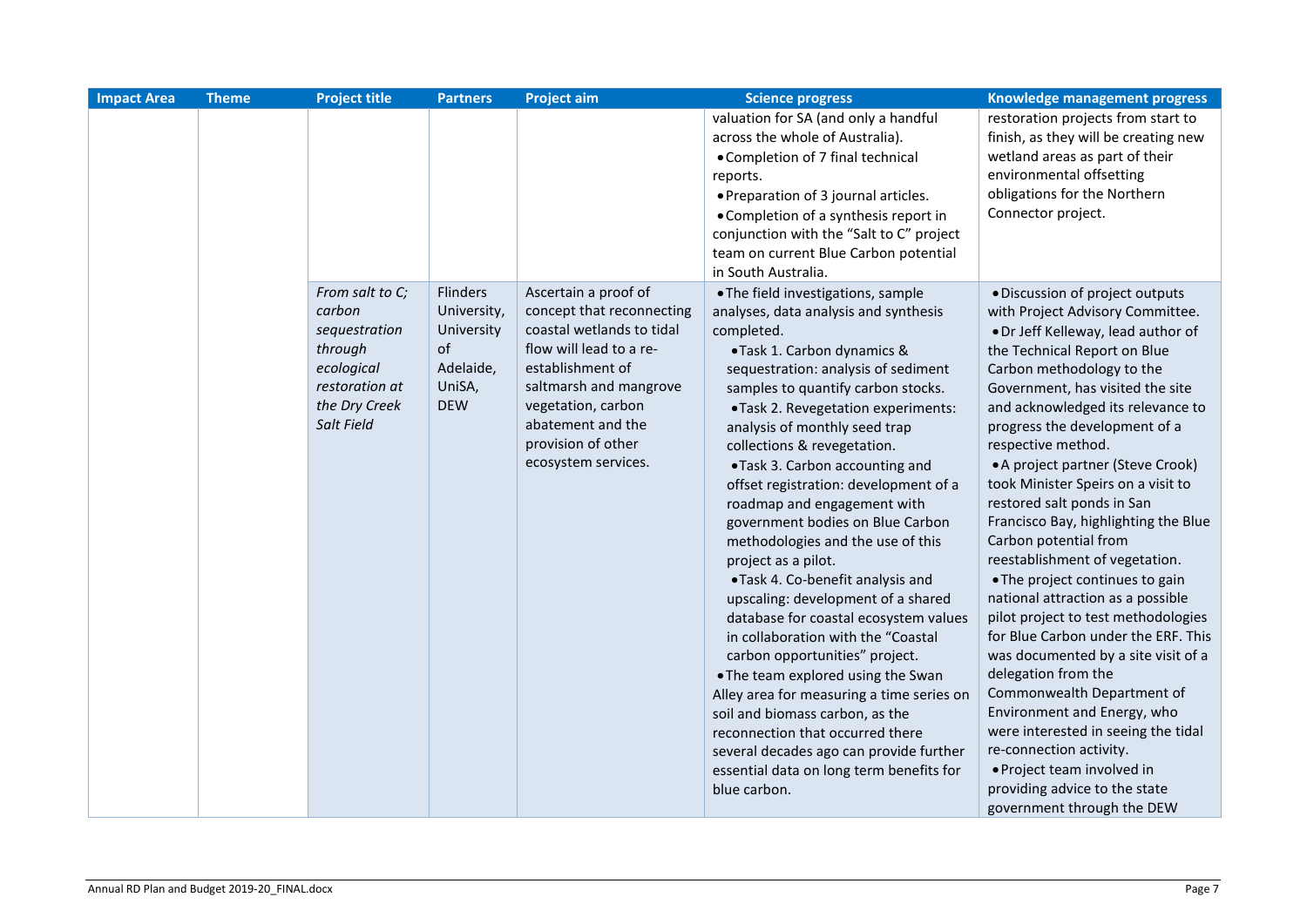| <b>Impact Area</b> | <b>Theme</b>      | <b>Project title</b>                                                                                                                                                                                                            | <b>Partners</b>                                       | <b>Project aim</b>                                                                                                                                                                                                                  | <b>Science progress</b>                                                                                                                                                                                              | Knowledge management progress                                                                                                                                                                                                                                                                                                                          |
|--------------------|-------------------|---------------------------------------------------------------------------------------------------------------------------------------------------------------------------------------------------------------------------------|-------------------------------------------------------|-------------------------------------------------------------------------------------------------------------------------------------------------------------------------------------------------------------------------------------|----------------------------------------------------------------------------------------------------------------------------------------------------------------------------------------------------------------------|--------------------------------------------------------------------------------------------------------------------------------------------------------------------------------------------------------------------------------------------------------------------------------------------------------------------------------------------------------|
|                    |                   |                                                                                                                                                                                                                                 |                                                       |                                                                                                                                                                                                                                     | • Completion of technical reports and<br>journal articles.<br>• Completion of a synthesis report in<br>conjunction with the "Coastal carbon"<br>project team on current Blue Carbon<br>potential in South Australia. | Climate Change group regarding<br>the development of a State Blue<br>Carbon Strategy, including<br>briefings, workshops, site visits,<br>and the delivery of a Blue Carbon<br>synthesis paper and research<br>agenda paper (in conjunction with<br>the "Coastal carbon" project team).                                                                 |
|                    |                   | Knowledge gap<br>analysis and<br>testing model<br>fitness for<br>offsetting<br>greenhouse gas<br>emissions<br>through<br>increasing soil<br>organic carbon<br>and improving<br>nitrogen<br>efficiency in clay<br>modified soils | SARDI,<br><b>DEW</b>                                  | Identify knowledge gaps<br>for offsetting greenhouse<br>gas emissions through<br>increasing soil organic<br>carbon and improving<br>nitrogen efficiency in<br>South Australian clay<br>modified soils.                              | · Project completed in previous<br>reporting period.                                                                                                                                                                 | · Discussion of project outputs<br>with Project Advisory Committee.<br>· eNews article.                                                                                                                                                                                                                                                                |
|                    |                   | Carbon offsets<br>research to<br>support the<br>State carbon<br>sequestration<br>strategy                                                                                                                                       | UniSA,<br>University<br>of<br>Adelaide,<br><b>DEW</b> | <b>Assess South Australian</b><br>carbon offset supply<br>opportunities and<br>limitations and co-benefit<br>opportunities for a range<br>of available Emission<br><b>Reduction Fund methods</b><br>in different land use<br>zones. | · Project complete.<br>• Eight technical reports generated by<br>this project were completed and<br>published.                                                                                                       | · Discussion of project outputs<br>with Project Advisory Committee.<br>• Knowledge adoption workshop<br>with SA Water conducted in March<br>2019<br>• Presentation of project findings<br>during international water policy<br>symposium hosted by UniSA in<br>March 2019 (with support of the<br>Murray Darling Basin Authority).<br>· eNews article. |
|                    | Extreme<br>Events | Climate<br>resilience<br>analysis<br>framework and<br>tools                                                                                                                                                                     | University<br>of<br>Adelaide,<br><b>CSIRO</b>         | Develop and demonstrate<br>a methodology to assess<br>the vulnerability of<br>industries and natural<br>resources to the impacts                                                                                                    | · Project completed in previous<br>reporting period.                                                                                                                                                                 | . Opportunity for further R&D<br>using tools developed through the<br>project are being pursued with<br>interest from SA Water and DEW.                                                                                                                                                                                                                |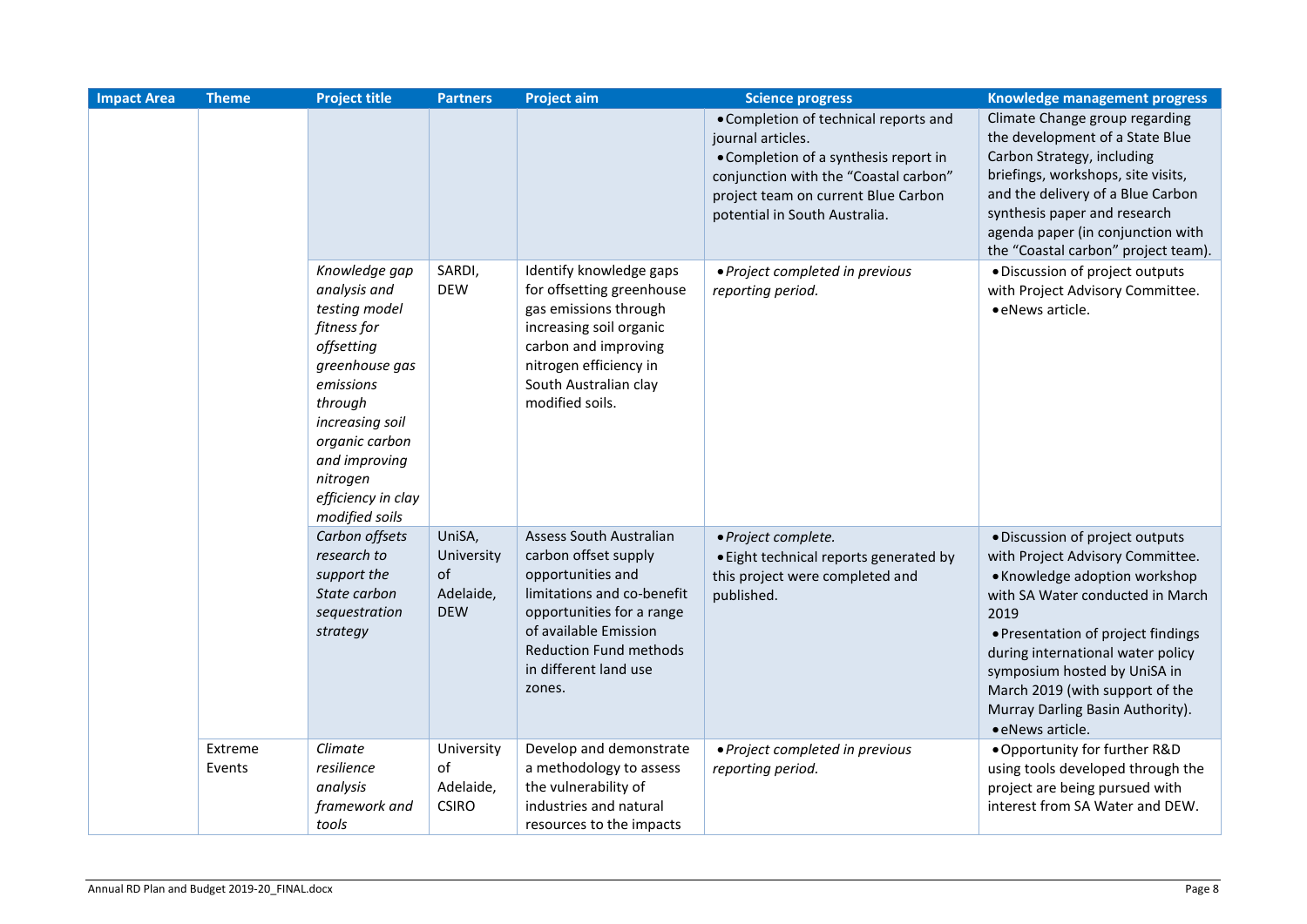| <b>Impact Area</b>    | <b>Theme</b>         | <b>Project title</b>                                                                                                                                                               | <b>Partners</b>                                                                  | <b>Project aim</b>                                                                                                                                                                                                                                      | <b>Science progress</b>                                                                                                                                                                                                                                                                                                                                                                                                                                                                                                                                                                                                                                                                                                                                                                                                                            | Knowledge management progress                                                                                                                                                                                                                                                                                                                                                                                                                                                                                                                                                                                     |
|-----------------------|----------------------|------------------------------------------------------------------------------------------------------------------------------------------------------------------------------------|----------------------------------------------------------------------------------|---------------------------------------------------------------------------------------------------------------------------------------------------------------------------------------------------------------------------------------------------------|----------------------------------------------------------------------------------------------------------------------------------------------------------------------------------------------------------------------------------------------------------------------------------------------------------------------------------------------------------------------------------------------------------------------------------------------------------------------------------------------------------------------------------------------------------------------------------------------------------------------------------------------------------------------------------------------------------------------------------------------------------------------------------------------------------------------------------------------------|-------------------------------------------------------------------------------------------------------------------------------------------------------------------------------------------------------------------------------------------------------------------------------------------------------------------------------------------------------------------------------------------------------------------------------------------------------------------------------------------------------------------------------------------------------------------------------------------------------------------|
|                       |                      |                                                                                                                                                                                    |                                                                                  | of climate change and                                                                                                                                                                                                                                   |                                                                                                                                                                                                                                                                                                                                                                                                                                                                                                                                                                                                                                                                                                                                                                                                                                                    |                                                                                                                                                                                                                                                                                                                                                                                                                                                                                                                                                                                                                   |
|                       |                      |                                                                                                                                                                                    |                                                                                  | hydroclimate variability.                                                                                                                                                                                                                               |                                                                                                                                                                                                                                                                                                                                                                                                                                                                                                                                                                                                                                                                                                                                                                                                                                                    |                                                                                                                                                                                                                                                                                                                                                                                                                                                                                                                                                                                                                   |
| Healthy<br>Ecosystems | Catchments           | Ecological<br>of<br>connectivity<br>the<br>River<br>Murray:<br>managing<br>ecological<br>outcomes<br>and<br>quality<br>water<br>risks<br>through<br>integrated river<br>management | University<br>of<br>Adelaide,<br>CSIRO,<br><b>SARDI</b>                          | Identify the optimal<br>operations of multiple<br>infrastructure assets to<br>facilitate the transfer of<br>resources, propagules and<br>biota and manage water<br>quality risks.                                                                       | • Successful two years of field work and<br>analysis of data with notable<br>achievements including:<br>. Velocity thresholds to support the<br>drift and retention of Murray Cod larvae<br>and zooplankton propagules identified.<br>• Methods to dynamically lookup<br>velocity relationships from hydraulic<br>results in the Source Murray Model have<br>been implemented, to related river<br>operations to the above velocity<br>thresholds.<br>· Generic methods to model dissolved<br>oxygen in Source have been developed<br>and implemented in the Source Murray<br>Model.<br>· Implementation of a mixing criterion<br>in Source to provide an indication of<br>stratification likelihood.<br>• The final summary report has been<br>drafted and individual task outputs are<br>now being processed as part of the<br>integration task. | . Review of research results with<br>Project Advisory Committee.<br>· First outcomes workshop took<br>place with river managers (DEW<br>Pathways Integrated Operations<br>Technical Focus Group).<br>• Ongoing collaboration with the<br><b>CEWO Long Term Intervention</b><br>Monitoring Project, comparing and<br>contrasting approaches to using<br>hydraulic models to evaluate<br>ecological responses within the<br>MDB (including the Goulburn and<br>Edward-Wakool systems).<br>• Ongoing collaboration with<br>MDBA-CSIRO project modelling<br>Dissolved Oxygen in Source to<br>inform river management. |
|                       | Coasts and<br>marine | Socio-ecological<br>assessment<br>οf<br>the ecosystems,<br>industries<br>and<br>communities of<br>Spencer Gulf                                                                     | SARDI,<br>University<br>of<br>Adelaide,<br>Flinders<br>University,<br><b>DEW</b> | Undertake a<br>comprehensive<br>assessment of the socio-<br>economic status of the<br>ecosystems, industries and<br>communities of Spencer<br>Gulf and develop tools for<br>evaluating the benefits<br>and impacts of current<br>and future activities. | • Compilation of time series for suite of<br>social, economic and ecological<br>indicators complete and reporting<br>underway.<br>• Completion of technical report on the<br>spatial tool (called "GulfView")<br>developed to allow stakeholders to have<br>easy access to key data.                                                                                                                                                                                                                                                                                                                                                                                                                                                                                                                                                               | · Project Advisory Committee<br>reviewed the spatial tool &<br>discussed usage and further<br>development.<br>. The spatial analysis tool can<br>potentially be made available<br>through the PIRSA website. It<br>delivers a capability that has been<br>sought directly by key industry and<br>government stakeholders. If the<br>tool is incorporated into AgInsight<br>as is proposed it will greatly assist                                                                                                                                                                                                  |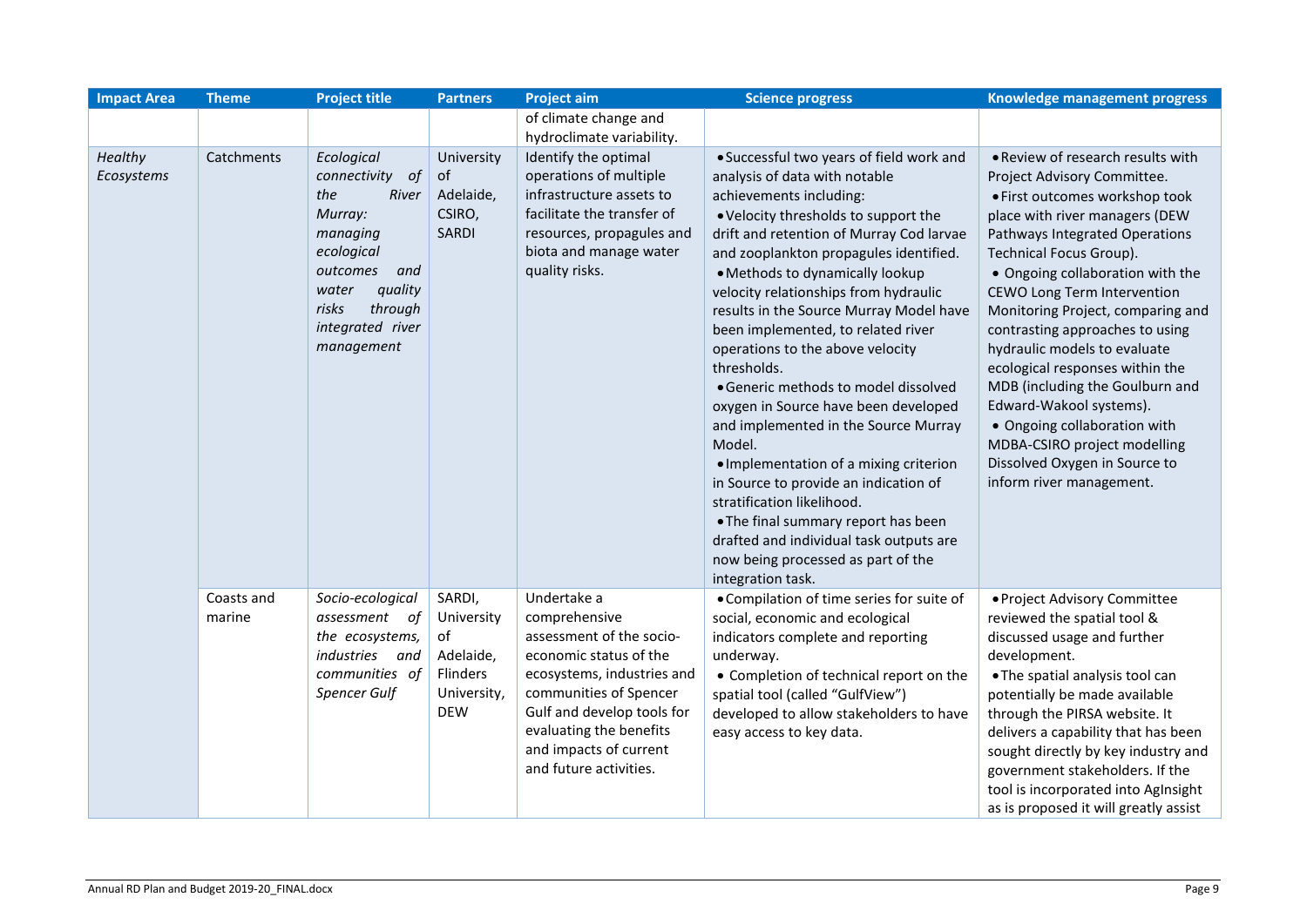| <b>Impact Area</b> | <b>Theme</b> | <b>Project title</b>                                                                       | <b>Partners</b>                                                           | <b>Project aim</b>                                                                                                                                                        | <b>Science progress</b>                                                                                                                                                                                                                                                                                                                                                                                                                                                                                                          | Knowledge management progress                                                                                                                                                                                                                                                                                                                                                                                                                                                                                                                                                                                                                                                                                                                                                                                                                                                                                                                                               |
|--------------------|--------------|--------------------------------------------------------------------------------------------|---------------------------------------------------------------------------|---------------------------------------------------------------------------------------------------------------------------------------------------------------------------|----------------------------------------------------------------------------------------------------------------------------------------------------------------------------------------------------------------------------------------------------------------------------------------------------------------------------------------------------------------------------------------------------------------------------------------------------------------------------------------------------------------------------------|-----------------------------------------------------------------------------------------------------------------------------------------------------------------------------------------------------------------------------------------------------------------------------------------------------------------------------------------------------------------------------------------------------------------------------------------------------------------------------------------------------------------------------------------------------------------------------------------------------------------------------------------------------------------------------------------------------------------------------------------------------------------------------------------------------------------------------------------------------------------------------------------------------------------------------------------------------------------------------|
|                    |              |                                                                                            |                                                                           |                                                                                                                                                                           |                                                                                                                                                                                                                                                                                                                                                                                                                                                                                                                                  | the formulation and assessment of<br>proposals for new developments.<br>• Presentation of GulfView to<br>stakeholders & beneficiary<br>statements obtained about the<br>value of the spatial tool.<br>• Business case being considered<br>by PIRSA to incorporate tool into<br>online data portal.                                                                                                                                                                                                                                                                                                                                                                                                                                                                                                                                                                                                                                                                          |
|                    | Communities  | <b>Translating</b><br>Ngarrindjeri<br>Yannarumi into<br>water resource<br>risk assessments | Flinders<br>University,<br>DEW,<br>Ngarrindje<br>ri Regional<br>Authority | Develop and trial a tool<br>and methodology that<br>supports the translation of<br>Ngarrindjeri Yannarumi<br>Assessments into Water<br>Resource Plan risk<br>assessments. | • Literature review completed.<br>• "Translating Ngarrindjeri Yannarumi<br>into water resource risk assessment:<br>Two way sharing workshop" completed.<br>• The project has identified where<br>fundamental change is needed in DEW's<br>water planning process & has identified<br>next steps in research which is to look at<br>international guidelines and standards.<br>· Journal articles; book chapter (in<br>Reclaiming Indigenous Governance:<br>Reflections from the CANZUS Countries,<br>edited by Nikolakis et al.) | · Project team continued to<br>contribute to, and connect with,<br>the State MDB water planning<br>processes (via internal DEW teams<br>and Water Planning Statement of<br>Commitment), and to provide input<br>into South Australian River Murray<br>Water Resource Plan (WRP), which<br>was made available to the SA Royal<br>Commission enquiring into the<br>MDB.<br>• Presentations: 2018 Annual<br>Conference of the Australian<br><b>Marine Sciences Association</b><br>(AMSA), Australian Freshwater<br>Sciences Society (AFSS) 2018<br>Conference; DEW Lunchtime<br>Science Seminar.<br>· Indigenous representatives from<br>project team supported Federal<br>compliance process for MDB plan.<br>• Early components of the<br>Yanarrumi research project were<br>incorporated into a major natural<br>history book published by the<br>Royal Society of SA: "2018 Natural<br>History of the Coorong, Lower<br>Lakes, and Murray Mouth Region<br>(Yarluwar-Ruwe)" |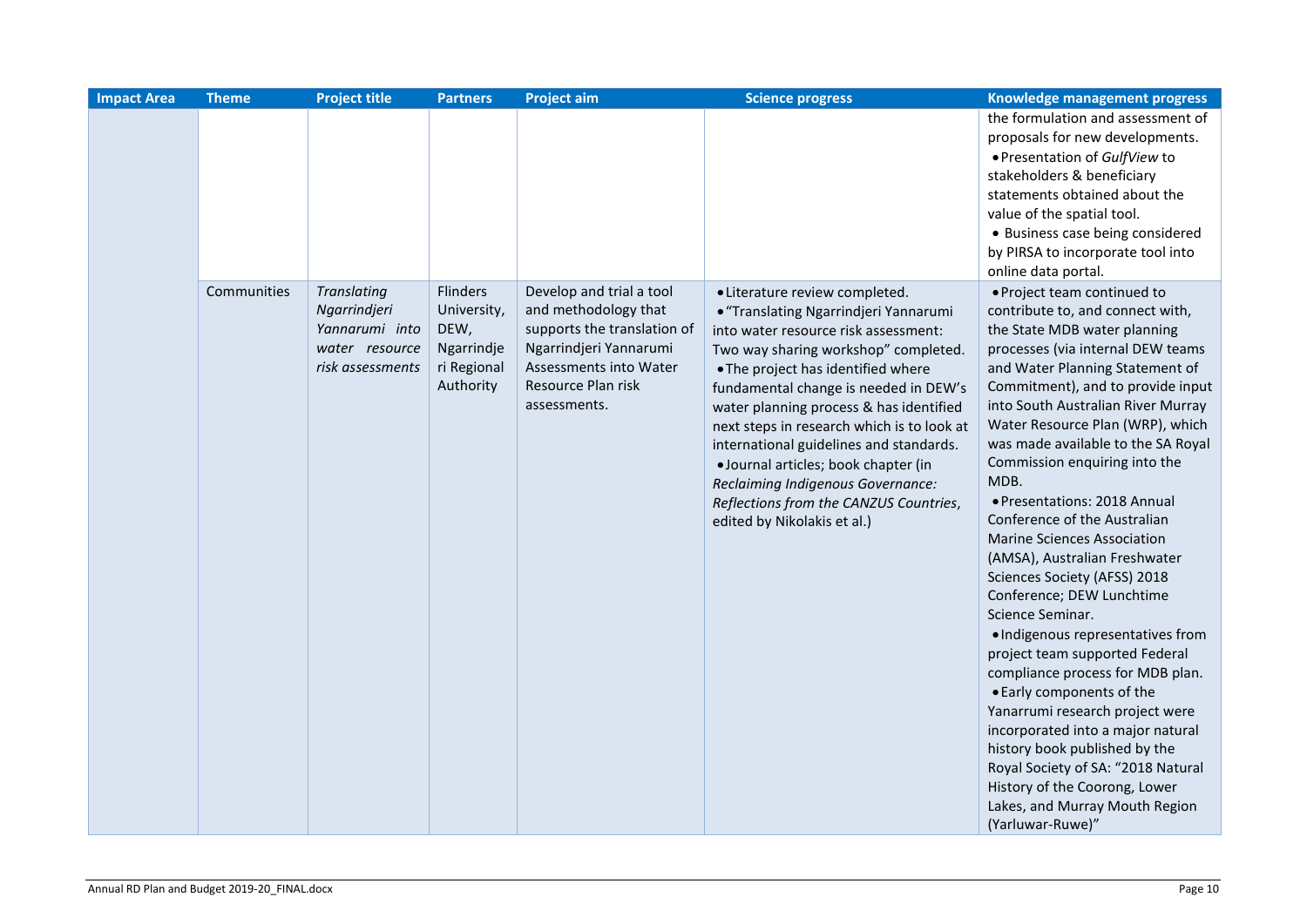| <b>Impact Area</b>       | <b>Theme</b> | <b>Project title</b>                                                                                                                                                                                             | <b>Partners</b>                                                                            | <b>Project aim</b>                                                                                                                                                              | <b>Science progress</b>                                                                                                                                                                                                                                                                                                                                                                                                                                                                                                                                                                              | Knowledge management progress                                                                                                                                                                                                                                                                                                                                                                                                                                                  |
|--------------------------|--------------|------------------------------------------------------------------------------------------------------------------------------------------------------------------------------------------------------------------|--------------------------------------------------------------------------------------------|---------------------------------------------------------------------------------------------------------------------------------------------------------------------------------|------------------------------------------------------------------------------------------------------------------------------------------------------------------------------------------------------------------------------------------------------------------------------------------------------------------------------------------------------------------------------------------------------------------------------------------------------------------------------------------------------------------------------------------------------------------------------------------------------|--------------------------------------------------------------------------------------------------------------------------------------------------------------------------------------------------------------------------------------------------------------------------------------------------------------------------------------------------------------------------------------------------------------------------------------------------------------------------------|
|                          |              |                                                                                                                                                                                                                  |                                                                                            |                                                                                                                                                                                 |                                                                                                                                                                                                                                                                                                                                                                                                                                                                                                                                                                                                      | • DEW team member playing a<br>lead role in a major revision<br>ofDEW's risk management<br>approach to water planning.<br>• The development of part of the<br>research component of the Healthy<br>Coorong Healthy Basin (HCHB)<br>research plan has relied heavily on<br>the current project.                                                                                                                                                                                 |
|                          | Catchments   | Science advice<br>for restoring the<br>Ecological<br>Character of the<br>South Lagoon of<br>the Coorong                                                                                                          | University<br>of<br>Adelaide,<br>SARDI,<br>Flinders<br>University,<br>CSIRO,<br><b>DEW</b> | Provide decision-makers<br>with recommended<br>actions for restoring the<br>Ecological Character of the<br>South Lagoon of the<br>Coorong.                                      | · Project complete.<br>• Completion of technical report.                                                                                                                                                                                                                                                                                                                                                                                                                                                                                                                                             | • Findings presented to Minister<br>Speirs.<br>• Recommendations used to<br>develop a research program to<br>support the restoration of the<br>Coorong.                                                                                                                                                                                                                                                                                                                        |
| Commissioned<br>projects | South East   | Independent<br>review of<br>science<br>underpinning<br>reductions to<br>licensed water<br>allocation<br>volumes<br>proposed in the<br>Lower<br>Limestone Coast<br>(LLC) Water<br><b>Allocation Plan</b><br>(WAP) | Flinders<br>University,<br><b>CSIRO</b>                                                    | Provide input to the<br>overarching LLC WAP<br>Science Review being<br>conducted by the South<br>East NRM Board at the<br>request of the Minister for<br>Environment and Water. | · Project complete.<br>• Completion of a series of meetings<br>with stakeholders and State government<br>staff in order for the expert panel to<br>better understand key issues and to<br>discuss scope of review.<br>• Completion of analyses of<br>hydrographs from relevant management<br>areas, and scenario testing and<br>sensitivity analysis of the risk<br>assessment method.<br>• Completion of a final technical report<br>(which benefitted from an independent<br>peer-review).<br>• Completion of an additional report<br>analysing likely causes of changes in<br>groundwater levels. | • Presentation of findings to<br>Steering Committee and<br>incorporation into program of LLC<br>WAP implementation.<br>• Participation in briefings to<br>Minister David Speirs.<br>• Presentation of findings to<br>Stakeholder Advisory Group with<br>positive feedback.<br>• Release of plain language<br>summary (fact-sheet) on SE NRM<br>and Goyder websites.<br>· Outputs used in WAP<br>implementation process with<br>positive feedback from Natural<br>Resources SE. |
|                          | Catchments   | Urgent<br>investigations<br>for restoring the                                                                                                                                                                    | CSIRO,<br>DEW,<br>Flinders                                                                 | Conduct priority<br>investigations and project<br>planning to support                                                                                                           | • Completion of Trials and Investigation<br>section of Business Case for Healthy<br>Coorong, Healthy Basin Plan Stage 1.                                                                                                                                                                                                                                                                                                                                                                                                                                                                             | • Close engagement of Goyder<br>Institute researchers with DEW to<br>develop the project scope.                                                                                                                                                                                                                                                                                                                                                                                |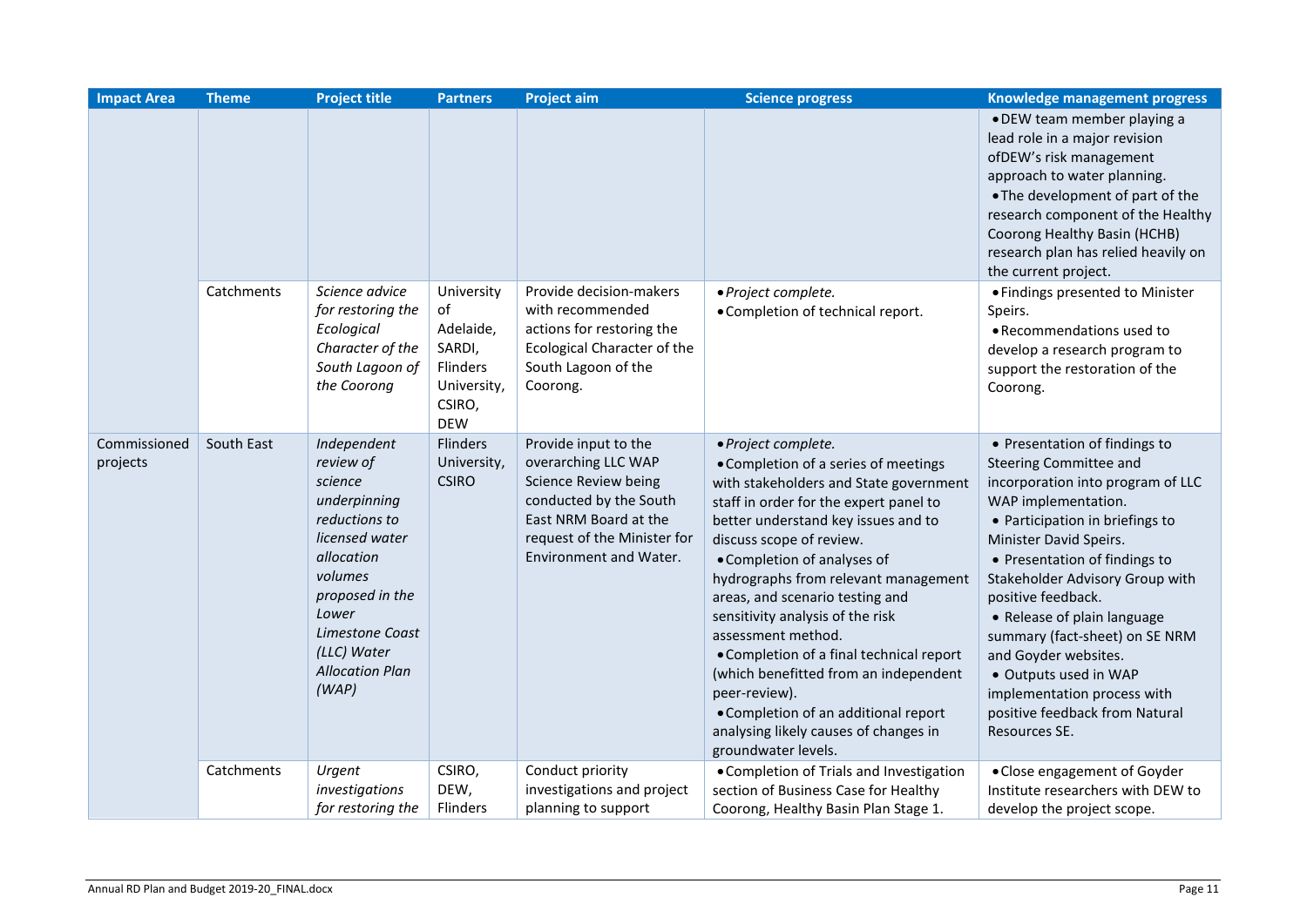| <b>Impact Area</b> | <b>Theme</b> | <b>Project title</b> | <b>Partners</b> | <b>Project aim</b>        | <b>Science progress</b>                   | <b>Knowledge management progress</b> |
|--------------------|--------------|----------------------|-----------------|---------------------------|-------------------------------------------|--------------------------------------|
|                    |              | ecological           | University,     | program for restoring the | • Completion of field work to assess the  | • Involvement of lead researchers    |
|                    |              | character of the     | SARDI,          | South Lagoon of the       | potential habitat value of wetlands       | in Phase 1 planning workshop         |
|                    |              | South Lagoon of      | University      | Coorong                   | surrounding the Coorong to support        | which identified linkages and        |
|                    |              | the Coorong          | of              |                           | high value and vulnerable waterbird       | collaboration opportunities.         |
|                    |              | ('phase 0' of        | Adelaide,       |                           | populations.                              |                                      |
|                    |              | <b>Healthy</b>       | University      |                           | • Completion of draft project plans for 5 |                                      |
|                    |              | Coorona              | of SA           |                           | components of the proposed Trials and     |                                      |
|                    |              | <b>Healthy Basin</b> |                 |                           | Investigations project of the Healthy     |                                      |
|                    |              | Program)             |                 |                           | Coorong, Healthy Basin Plan.              |                                      |
|                    |              |                      |                 |                           | • Completion of two draft technical       |                                      |
|                    |              |                      |                 |                           | reports (waterbird refugia).              |                                      |
|                    |              |                      |                 |                           | • Expert scientific advice provided about |                                      |
|                    |              |                      |                 |                           | the recommended design, including         |                                      |
|                    |              |                      |                 |                           | locations, for the establishment of       |                                      |
|                    |              |                      |                 |                           | Coorong aquatic plant refugia.            |                                      |
|                    |              |                      |                 |                           | • Interim reports delivered relating to   |                                      |
|                    |              |                      |                 |                           | Integration, Foodweb and Aquatic          |                                      |
|                    |              |                      |                 |                           | vegetation/algae tasks.                   |                                      |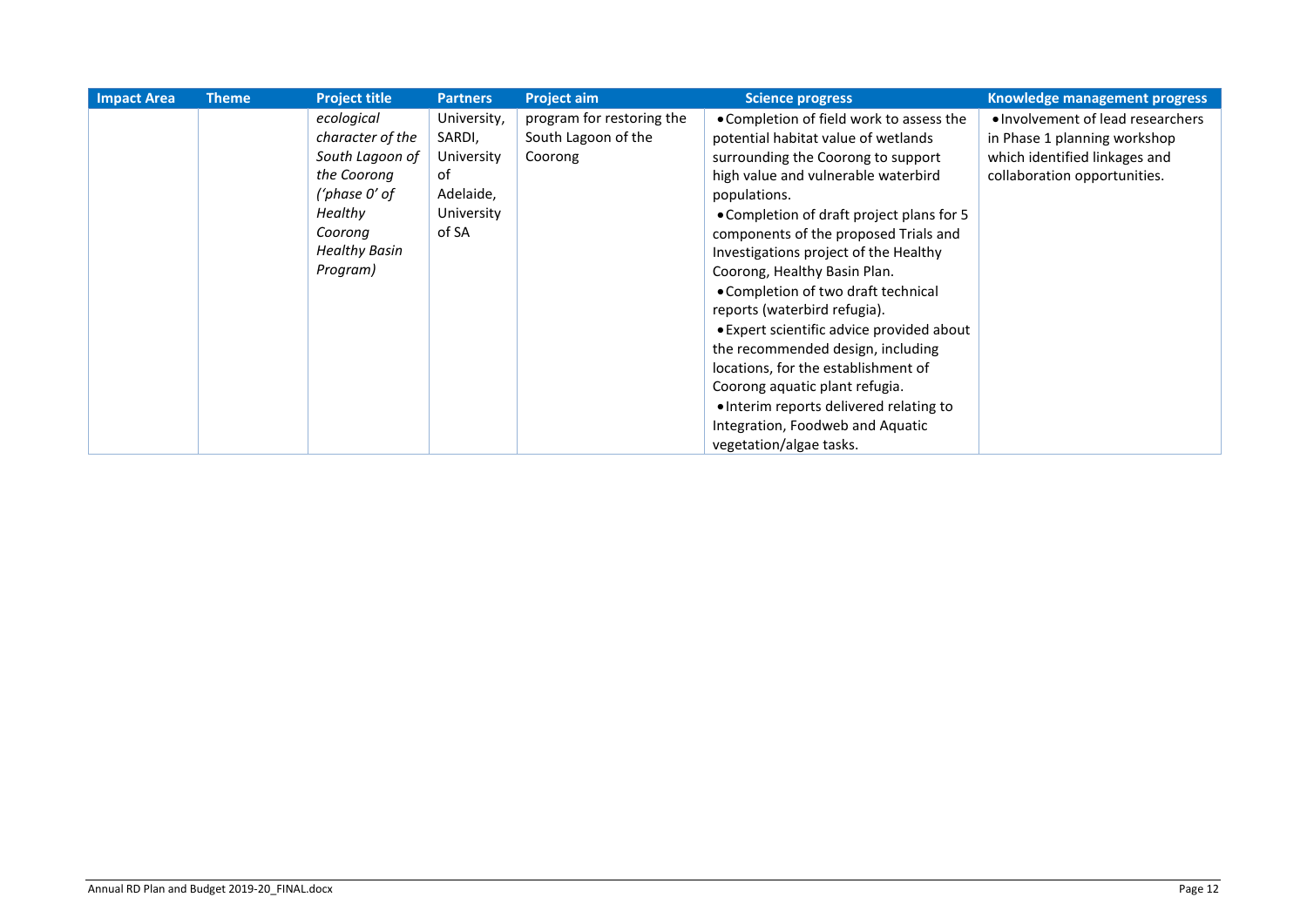## <span id="page-15-1"></span><span id="page-15-0"></span>**3 Planned activities for 2019-2020**

### **3.1 Institute funded research projects**

There are eight research projects that will be completed during 2019-2020 (Table 3). This will include the completion of field, laboratory and desktop-based research and the development and publication of technical reports. There remains \$188,389 for new research projects and expert panel assessments for the second term of the Institute. These funds will be allocated to strategic priorities of the State Government as they arise under the direction of the Research Advisory Committee and Management Board.

### <span id="page-15-2"></span>**3.2 Knowledge management activities**

Knowledge management activities will remain a priority during 2019-2020 (Table 3). This will include the ongoing involvement of Project Advisory Committees in all projects. With the completion of all existing research projects, additional knowledge management activities will be undertaken, including:

- The publication of technical reports.
- The publication of e-newsletter articles summarising the outcomes of research projects.
- Briefing subject matter experts and policy leaders in government agencies on the research outcomes.
- The production of synthesis papers and fact-sheets.
- The storage of data and models in publicly-accessible formats.
- Knowledge adoption workshops and training sessions.
- Presentations of Goyder Institute projects in the Water Industry Alliance's *Lunch and Learn* series (or equivalent).
- Presentations of Goyder Institute projects in ICE WaRM's webinar series.
- Presentations of Goyder Institute projects at international science and management conferences.

### <span id="page-15-3"></span>**3.3 Additional research opportunities**

With the majority of the Institute's research budget for the second-term allocated, attention will be focussed on generating new research opportunities for the Institute partners, consistent with the strategic planning. Several future opportunities have been identified by the Institute, which will be pursued during 2019-2020. These include:

- A food-energy-water nexus research program.
- A research program to support the restoration of wetlands of the Murray Darling Basin.
- A Murray-Darling Basin Freshwater Research Consortium.
- A research project on urban water management practices for the protection of coastal waters.
- A research project supporting climate adaption within South Australia.
- Research projects with international partners that have been identified as part of International Trade Missions with the State Government.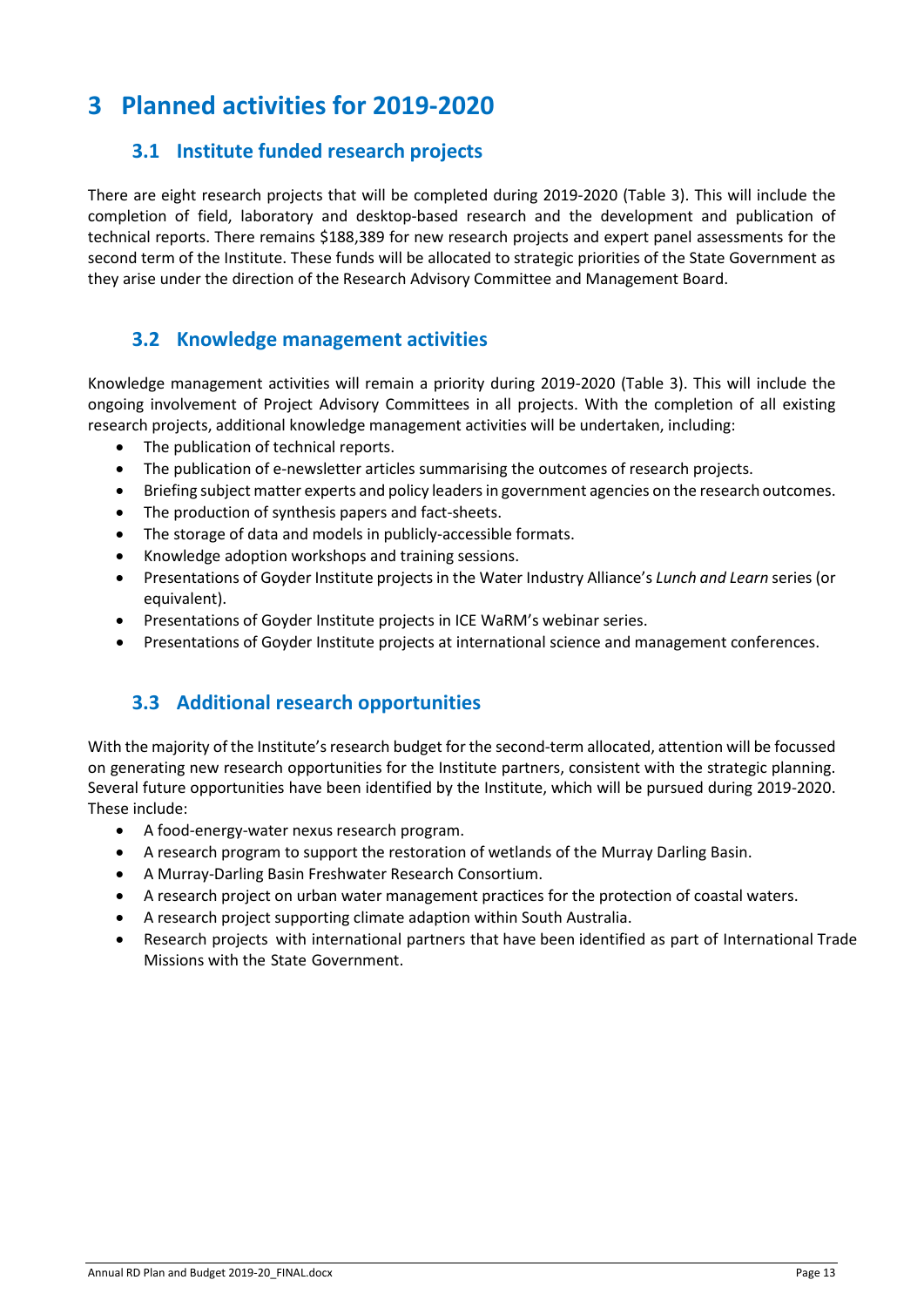| <b>Project title</b>                                                      | <b>Planned science activities</b>                                                                | <b>Planned knowledge management activities</b>                                                         |
|---------------------------------------------------------------------------|--------------------------------------------------------------------------------------------------|--------------------------------------------------------------------------------------------------------|
| Finding long-term outback water<br>solutions                              | • Completion of ground-based geophysics.<br>• Completion of updated conceptual groundwater model | • Presentation of project findings to Project Steering Committee and to<br>APY Lands management board. |
|                                                                           | and a groundwater knowledge integration system.                                                  | • Presentation of findings at a stakeholder knowledge adoption                                         |
|                                                                           | • Completion of final technical reports.                                                         | workshop, webinars and Lunch & Learn series.                                                           |
|                                                                           | • Preparation of journal articles.                                                               | • Production of synthesis papers or fact sheets.                                                       |
|                                                                           |                                                                                                  | • E-newsletter article summarising project outcomes.                                                   |
|                                                                           |                                                                                                  | . Publication of final technical reports on website.                                                   |
|                                                                           |                                                                                                  | . Data storage with SA Government corporate systems.                                                   |
| Sustainable expansion of irrigated<br>agriculture and horticulture in the | . Publication of technical reports and papers.                                                   | . Discussion of knowledge adoption activities with Project Advisory<br>Committee.                      |
| Northern Adelaide Corridor                                                |                                                                                                  | • Presentation of findings at a stakeholder knowledge adoption                                         |
|                                                                           |                                                                                                  | workshop, webinars and Lunch & Learn series.                                                           |
|                                                                           |                                                                                                  | • Production of synthesis papers or fact sheets.                                                       |
|                                                                           |                                                                                                  | • E-newsletter article summarising project outcomes.                                                   |
|                                                                           |                                                                                                  | . Publication of final technical reports on website.                                                   |
|                                                                           |                                                                                                  | . Data and model storage with SA Government corporate systems.                                         |
| Assessment of small-scale                                                 | · Project complete.                                                                              | • Production of synthesis papers or fact sheets.                                                       |
| desalination by capacitive                                                |                                                                                                  |                                                                                                        |
| deionisation for treatment of                                             |                                                                                                  |                                                                                                        |
| Northern Adelaide Plains waters                                           |                                                                                                  |                                                                                                        |
| Coastal carbon opportunities:<br>demonstrating additionality and          | . Publication of technical reports and papers.                                                   | • Further presentations as required to contribute to development of<br>State's blue carbon strategy.   |
| potential for future offsets in South                                     |                                                                                                  | . Discussion of further knowledge adoption activities with Project                                     |
| Australia                                                                 |                                                                                                  | Advisory Committee.                                                                                    |
|                                                                           |                                                                                                  | . Publication of final technical reports on website.                                                   |
|                                                                           |                                                                                                  | • Presentation of findings at webinars and Lunch & Learn series.                                       |
|                                                                           |                                                                                                  | • E-newsletter article summarising project outcomes, along with that of                                |
|                                                                           |                                                                                                  | Salt to C project                                                                                      |
|                                                                           |                                                                                                  | • Maintenance of project website (Uni of Adelaide) and social media.                                   |
|                                                                           |                                                                                                  | . Data storage with SA Government corporate systems.                                                   |
| From salt to C; carbon sequestration                                      | . Publication of technical reports and papers.                                                   | • Further presentations as required to contribute to development of                                    |
| through ecological restoration at the                                     |                                                                                                  | State's blue carbon strategy.                                                                          |
| Dry Creek Salt Field                                                      |                                                                                                  | . Discussion of further knowledge adoption activities with Project                                     |
|                                                                           |                                                                                                  | Advisory Committee.                                                                                    |
|                                                                           |                                                                                                  | . Publication of final technical reports on website.                                                   |

#### **Table 3**. Summary of planned activities for 2019-2020. A detailed workplan of knowledge management activities is currently being prepared.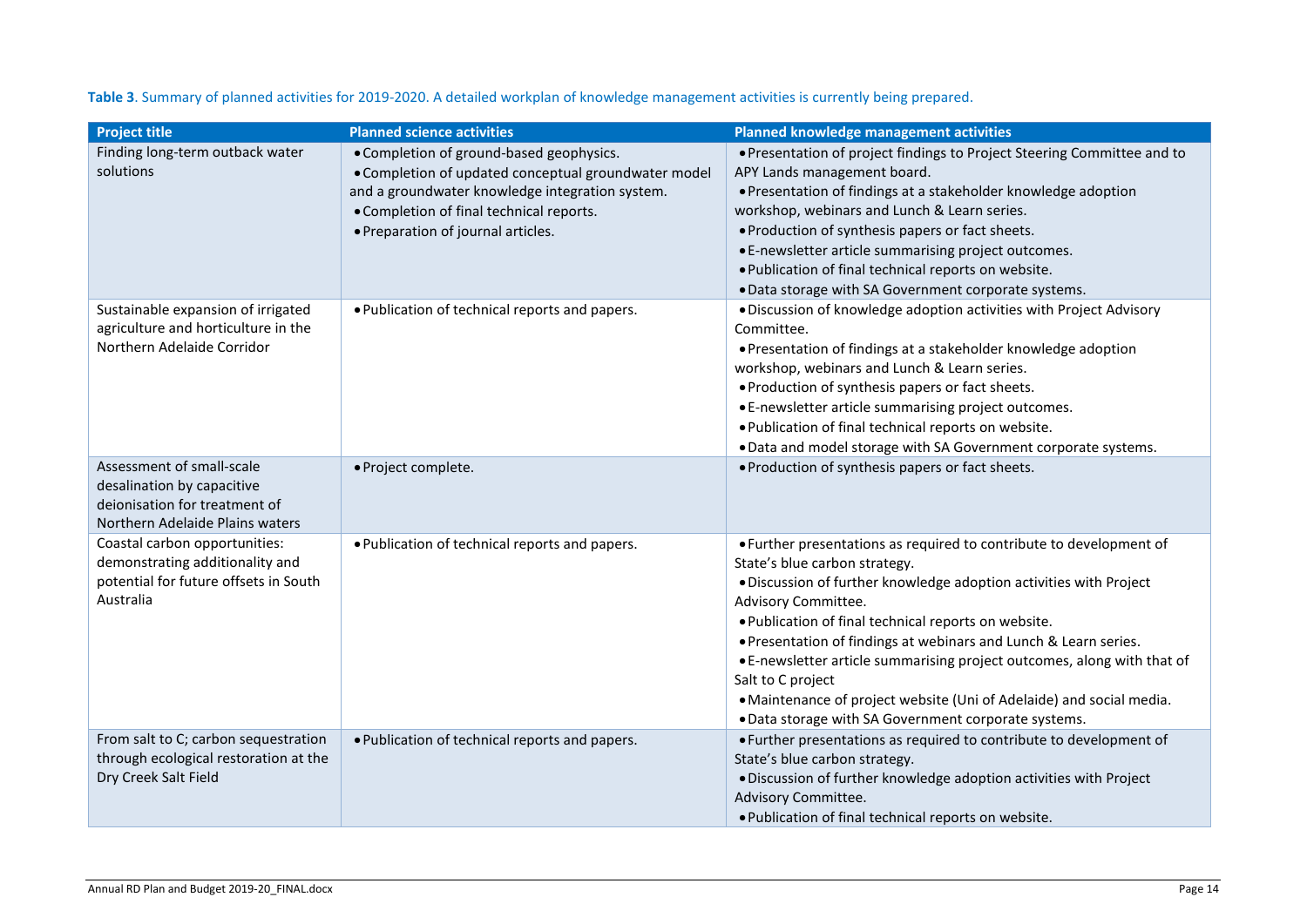| <b>Project title</b>                                                                                                                                                                                                     | <b>Planned science activities</b>                                                                        | <b>Planned knowledge management activities</b>                                                                                                                                                                                                                                     |
|--------------------------------------------------------------------------------------------------------------------------------------------------------------------------------------------------------------------------|----------------------------------------------------------------------------------------------------------|------------------------------------------------------------------------------------------------------------------------------------------------------------------------------------------------------------------------------------------------------------------------------------|
|                                                                                                                                                                                                                          |                                                                                                          | • Presentation of findings at webinars and Lunch & Learn series.<br>. Production of synthesis papers or fact sheets.<br>• E-newsletter article summarising project outcomes, along with that of<br>Coastal Carbon project.<br>. Data storage with SA Government corporate systems. |
| Knowledge gap analysis and testing<br>model fitness for offsetting<br>greenhouse gas emissions through<br>increasing soil organic carbon and<br>improving nitrogen efficiency in<br>South Australian clay modified soils | · Project completed in 2017-18.                                                                          | . Production of synthesis papers or fact sheets.                                                                                                                                                                                                                                   |
| Carbon offsets research to support<br>the State carbon sequestration<br>strategy                                                                                                                                         | · Project complete.<br>. Preparation of additional journal articles.                                     | · Discussion of knowledge adoption activities with Project Advisory<br>Committee.<br>• Presentation of findings at webinars and Lunch & Learn series.<br>. Production of synthesis papers or fact sheets.                                                                          |
| <b>Climate Resilience Analysis</b><br><b>Framework and Tools</b>                                                                                                                                                         | • Project completed in 2017-18.                                                                          | • Production of synthesis papers or fact sheets.                                                                                                                                                                                                                                   |
| Ecological connectivity of the River                                                                                                                                                                                     | . Completion of analyses and modelling.                                                                  | • Presentation of project findings to Project Advisory Committee &                                                                                                                                                                                                                 |
| Murray: managing ecological                                                                                                                                                                                              | • Completion of final summary report.                                                                    | discussion of knowledge adoption activities.                                                                                                                                                                                                                                       |
| outcomes and water quality risks<br>through integrated river                                                                                                                                                             | • Preparation of journal articles.                                                                       | • Presentation of findings at a stakeholder knowledge adoption<br>workshop.                                                                                                                                                                                                        |
| management                                                                                                                                                                                                               |                                                                                                          | . Production of a synthesis paper and fact sheets.                                                                                                                                                                                                                                 |
|                                                                                                                                                                                                                          |                                                                                                          | • E-newsletter article summarising project outcomes.                                                                                                                                                                                                                               |
|                                                                                                                                                                                                                          |                                                                                                          | . Publication of final technical reports on website.                                                                                                                                                                                                                               |
|                                                                                                                                                                                                                          |                                                                                                          | . Data and model storage with SA Government corporate systems.                                                                                                                                                                                                                     |
| Socio-ecological assessment of the<br>ecosystems, industries and                                                                                                                                                         | • Completion of database for information used to<br>estimate ecological, economic and social performance | • Presentation of project findings to Project Steering Committee &<br>discussion of knowledge adoption activities.                                                                                                                                                                 |
| communities of Spencer Gulf                                                                                                                                                                                              | indicators and establish time-series.                                                                    | • Presentation of findings at a stakeholder knowledge adoption                                                                                                                                                                                                                     |
|                                                                                                                                                                                                                          | • Completion of the assessment of socio-ecological status                                                | workshop, webinars and Lunch & Learn series.                                                                                                                                                                                                                                       |
|                                                                                                                                                                                                                          | of Spencer Gulf and guidelines for future assessments.                                                   | . Production of synthesis papers or fact sheets.                                                                                                                                                                                                                                   |
|                                                                                                                                                                                                                          | • Completion of final technical reports.                                                                 | • E-newsletter article summarising project outcomes.                                                                                                                                                                                                                               |
|                                                                                                                                                                                                                          | • Preparation of journal articles.                                                                       | . Publication of final technical reports on website.                                                                                                                                                                                                                               |
|                                                                                                                                                                                                                          |                                                                                                          | . Data storage with SA Government corporate systems.                                                                                                                                                                                                                               |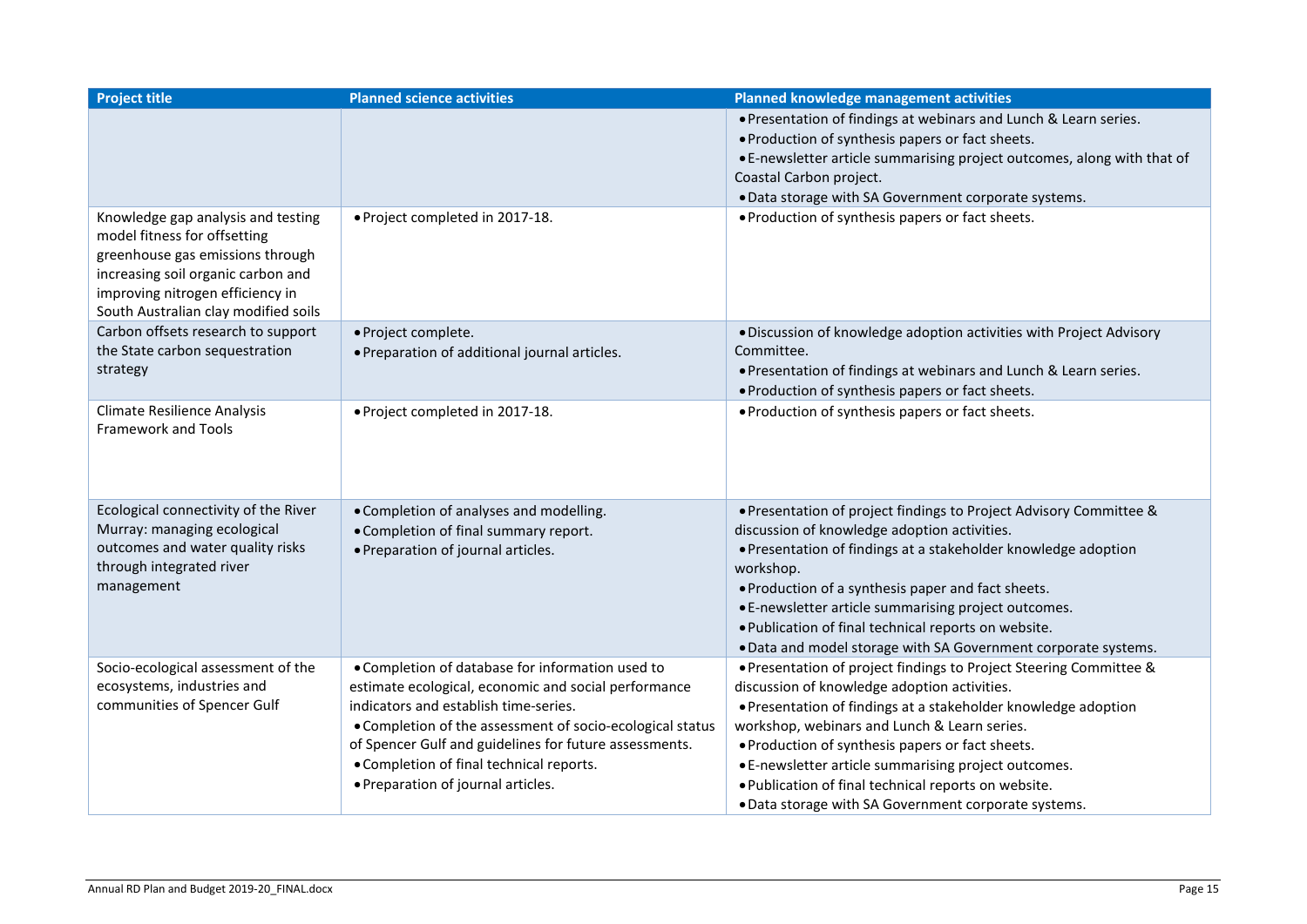| <b>Project title</b>                                       | <b>Planned science activities</b>                            | <b>Planned knowledge management activities</b>                            |
|------------------------------------------------------------|--------------------------------------------------------------|---------------------------------------------------------------------------|
| Translating Ngarrindjeri Yannarumi                         | . Recommendations on how to adapt DEW's risk                 | . Presentation of project findings to Project Steering Committee.         |
| into water resource risk assessments                       | assessment process.                                          | • Presentation of findings at a stakeholder knowledge adoption            |
|                                                            | • Completion of final technical reports.                     | workshop, webinars and Lunch & Learn series.                              |
|                                                            |                                                              | . Production of synthesis papers or fact sheets.                          |
|                                                            |                                                              | • E-newsletter article summarising project outcomes.                      |
|                                                            |                                                              | . Publication of final technical reports on website and preparation of    |
|                                                            |                                                              | journal articles.                                                         |
| Science advice for restoring the                           | · Project complete.                                          | . Production of synthesis papers or fact sheets.                          |
| Ecological Character of the South<br>Lagoon of the Coorong |                                                              |                                                                           |
| Independent review of science                              | · Project complete.                                          | . None planned (knowledge management complpoete with findings             |
| underpinning reductions to licensed                        |                                                              | already taken up by South East Natural Resources Management and           |
| water allocation volumes proposed                          |                                                              | Department for Environment and Water).                                    |
| in the Lower Limestone Coast (LLC)                         |                                                              |                                                                           |
| Water Allocation Plan (WAP)                                |                                                              |                                                                           |
| Urgent investigations for restoring                        | • Finalisation of waterbird technical reports.               | • Establishment of Project Advisory Committee.                            |
| the ecological character of the South                      | • Finalisation of 5 detailed project plans for components    | . Use of interim reports to provide opportunity for research end-users to |
| Lagoon of the Coorong                                      | of the proposed Trials and Investigations project            | provide preliminary feedback.                                             |
|                                                            | (nutrients, aquatic plants and algae, foodwebs, waterbirds   | . Presentation of project findings to Project Advisory Committee.         |
|                                                            | and climate adaptation).                                     | • E-newsletter articles summarising project outcomes.                     |
|                                                            | . Completion of technical report on the effects of           | · Social media releases about field & laboratory activities.              |
|                                                            | temperature on algal bloom development and                   |                                                                           |
|                                                            | improvement in the accuracy of algal bloom modelling.        |                                                                           |
|                                                            | • Completion of technical report detailing the key           |                                                                           |
|                                                            | knowledge gaps for improving the accuracy of water           |                                                                           |
|                                                            | quality modelling in Coorong.                                |                                                                           |
|                                                            | • Completion of technical report assessing food              |                                                                           |
|                                                            | availability and nutritional value based on field surveys in |                                                                           |
|                                                            | different sub-regions in the Coorong.                        |                                                                           |
|                                                            | • Completion of technical report on distribution of Ruppia   |                                                                           |
|                                                            | and filamentous algae in Coorong.                            |                                                                           |
|                                                            | • Completion of technical report on options to remove        |                                                                           |
|                                                            | filamentous algae in the Coorong, including a summary of     |                                                                           |
|                                                            | consultation with the Ngarrindjeri Aboriginal Corporation.   |                                                                           |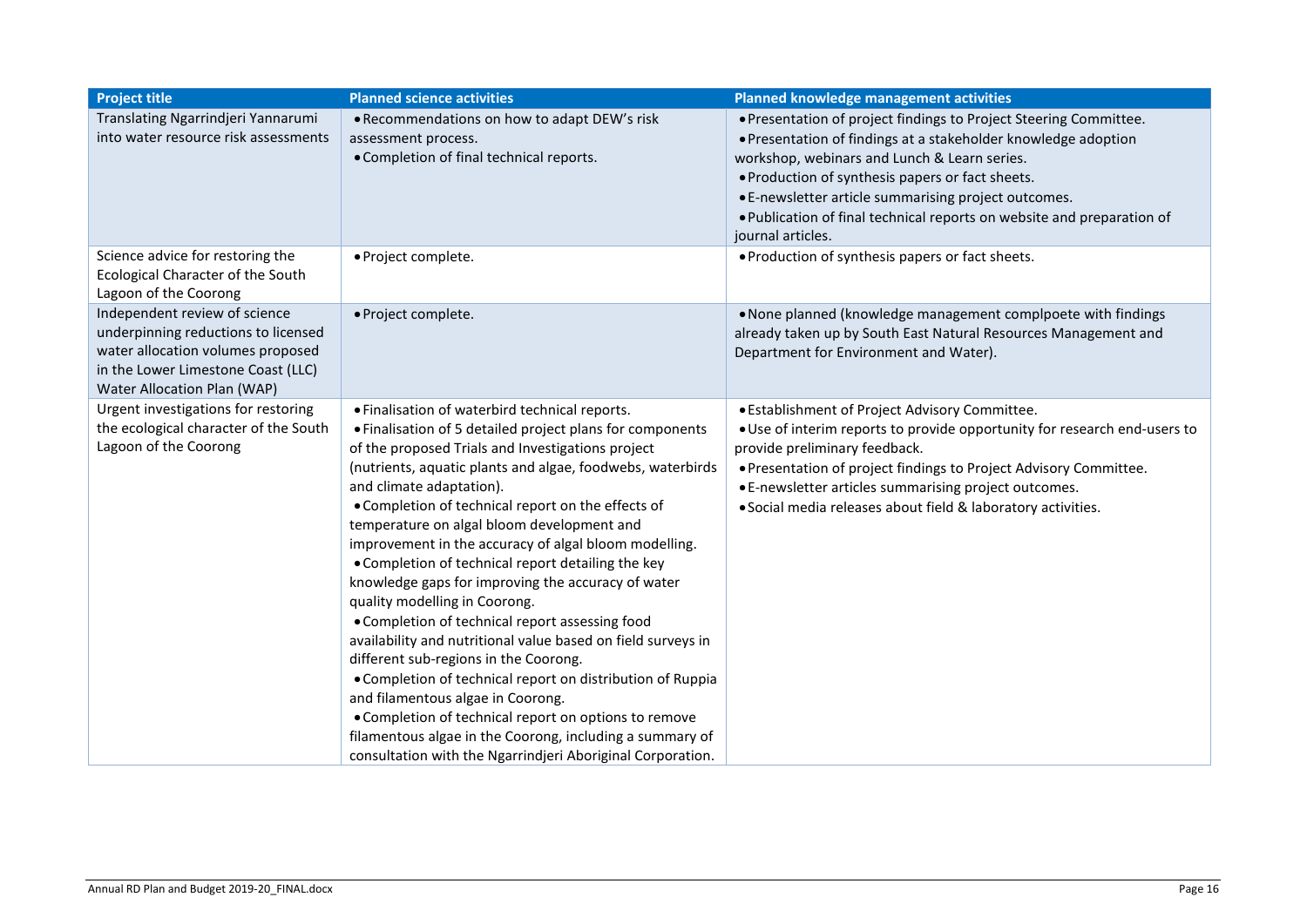## <span id="page-19-1"></span><span id="page-19-0"></span>**4 Budget**

#### **4.1 Research program**

There is good agreement between target budgets for the research program as outlined in the *Strategic Research Plan 2015-2019* and actual budgets for the three Impact Areas. A total of \$6,392,908 of Goyder Institute cash has been allocated to second-term research projects (Table 4), with the following breakdown to each of the three Impact Areas:

- 55% to *Economic Development*, compared to a target of 55%;
- 26% to *Healthy Ecosystems*, compared to a target of 30%; and
- 19% to *Climate Action*, compared to a target of 15% (Table 5).

A total of \$4,471,853 has been paid from Goyder Institute funds to research partners for second-term research projects (Table 4). The remaining forecast expenditure for research projects to 30<sup>th</sup> June 2020 is \$1,732,666. This equates to an approved allocation of 97% of the research budget outlined in the *Strategic Research Plan 2015-2019.* The remaining funds consist of \$188,389 for research projects and expert panel assessments and will be allocated to specific projects as priorities arise for State Government under the direction of the Research Advisory Committee and Management Board.

The *Strategic Research Plan 2015-2019* included a target of 30% external co-investment into research projects for the second term of the Institute (Table 5). Currently, total external cash contributions represent 32% of the total cash budget and total external contributions represent 27% of the total research budget (cash and in-kind). External contributions consist of \$3,130,000 cash and \$2,515,667 in-kind and have resulted in a total value of the research program of \$20,919,407 compared to the target of \$17,100,000 (Table 5). The Goyder Institute has also established additional projects that complement the current research program. These projects are funded entirely by sources beyond the minimum State Government contribution to the Institute and have a total value of \$1,108,258.

The Goyder Institute Agreement requires that in-kind contributions to research projects match the cash contributions by the State. In-kind contributions by research partners exceeds the Institute cash contributions by \$2,676,313 with a total of \$9,069,221 of in-kind contributions provided by research partners.

#### <span id="page-19-2"></span>**4.2 Administration and knowledge management – 2019-2020**

The Administration and Knowledge Management budget for 2019-2020 has been prepared and approved by the Management Board (Table 6). Consistent with the strategic planning of the Institute, this is allocated to second-term activities and activities associated with the transition to the third-term.

For second-term activities the total labour budget is \$209,344 and the total operating is \$103,875 - giving a total of \$313,319. The total Knowledge Management budget is \$110,000.

For third-term transition activities the total budget is \$340,371.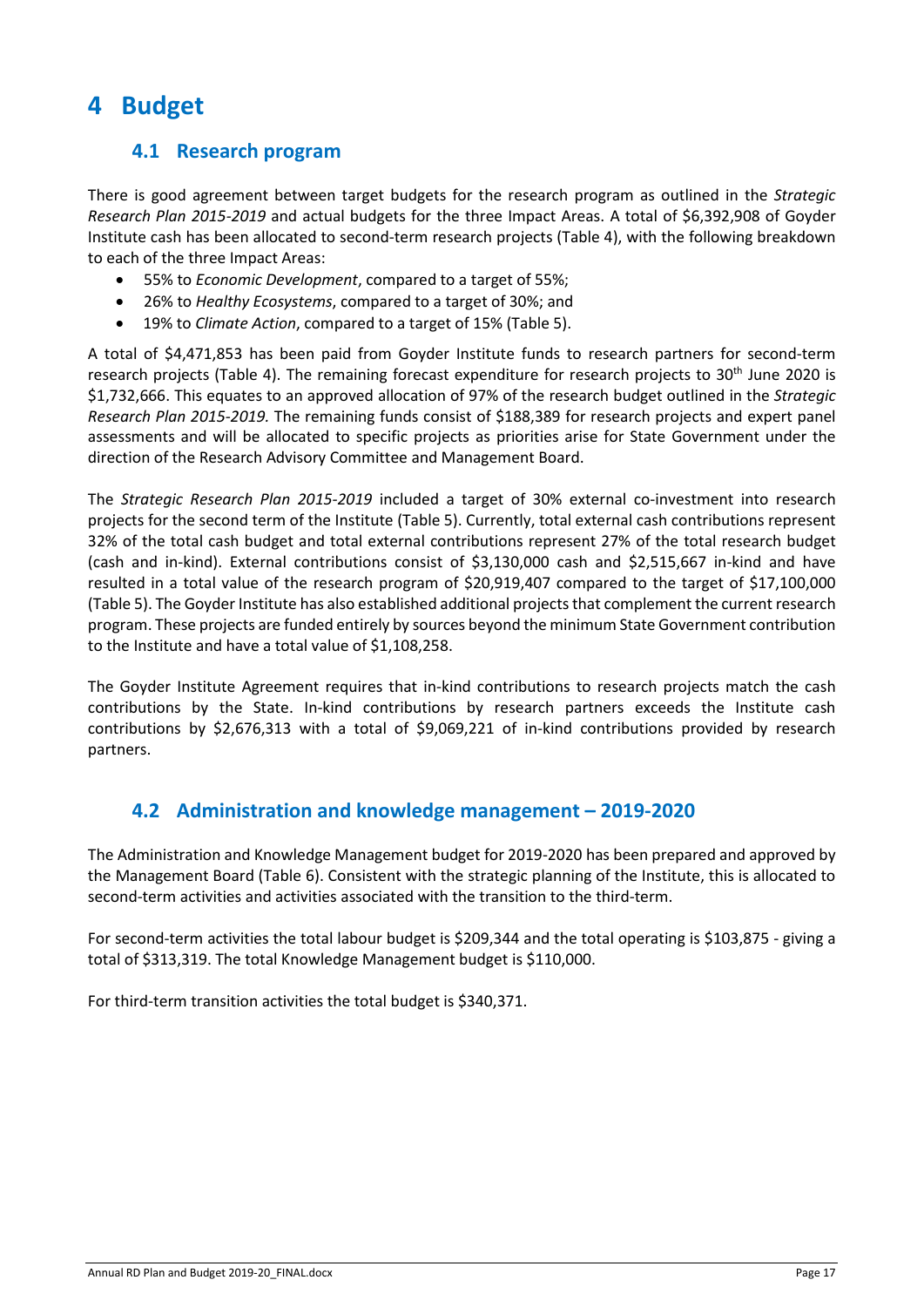| <b>Impact Area</b>                 | <b>Project title</b><br><b>Theme</b> |                    | <b>Institute</b> | 2015-17     | 2017-19     | <b>Partner in-</b> | <b>External</b> | <b>External</b> | <b>Total</b> | <b>Total value</b> |
|------------------------------------|--------------------------------------|--------------------|------------------|-------------|-------------|--------------------|-----------------|-----------------|--------------|--------------------|
|                                    |                                      |                    | cash             | actual      | committed   | kind               | cash            | in-kind         | external     |                    |
| <b>Economic</b>                    | Mining & Energy                      | GFLOWS3            | \$1,904,400      | \$1,070,950 | \$833,450   | \$1,904,400        | \$2,570,000     | \$0             | \$2,570,000  | \$6,378,800        |
| Development                        | <b>Northern</b>                      | Northern Corridor  | \$1,550,253      | \$1,387,537 | \$162,716   | \$1,550,253        | \$0             | \$0             | \$0          | \$3,100,506        |
|                                    | Corridor                             |                    |                  |             |             |                    |                 |                 |              |                    |
|                                    |                                      | Desalination trial | \$30,000         | \$30,000    | \$0         | \$32,000           | \$30,000        | \$0             | \$30,000     | \$92,000           |
|                                    | <b>Economic Development subtotal</b> |                    | \$3,484,653      | \$2,488,487 | \$996,166   | \$3,486,653        | \$2,600,000     | \$0             | \$2,600,000  | \$9,571,306        |
|                                    |                                      |                    |                  |             |             |                    |                 |                 |              |                    |
| <b>Healthy</b>                     | Catchments                           | River Murray       | \$1,299,970      | \$890,522   | \$409,448   | \$1,299,970        | \$0             | \$1,665,000     | \$1,665,000  | \$4,264,940        |
| <b>Ecosystems</b>                  |                                      | Coorong            | \$23,866         | \$20,589    | \$3,277     | \$24,916           | \$0             | \$2,167         | \$2,167      | \$50,949           |
|                                    | Coasts & Marine                      | Spencer Gulf       | \$300,000        | \$80,000    | \$220,000   | \$647,082          | \$315,000       | \$65,000        | \$380,000    | \$1,327,082        |
|                                    | Communities                          | Yannarumi          | \$48,525         | \$29,115    | \$19,410    | \$50,026           | \$0             | \$0             | \$0          | \$98,551           |
| <b>Healthy Ecosystems subtotal</b> |                                      | \$1,672,361        | \$1,020,226      | \$652,135   | \$2,021,994 | \$315,000          | \$1,732,167     | \$2,047,167     | \$5,741,522  |                    |
|                                    |                                      |                    |                  |             |             |                    |                 |                 |              |                    |
| Climate                            | Carbon                               | Coastal carbon     | \$400,021        | \$274,887   | \$125,134   | \$1,430,445        | \$185,362       | \$0             | \$185,362    | \$2,015,828        |
| <b>Action</b>                      | Neutrality                           | Salt to C          | \$336,000        | \$218,380   | \$117,620   | \$1,360,645        | \$9,638         | \$783,500       | \$793,138    | \$2,489,783        |
|                                    |                                      | Soil carbon        | \$50,000         | \$50,000    | \$0         | \$50,000           | \$20,000        | \$0             | \$20,000     | \$120,000          |
|                                    |                                      | Carbon co-benefits | \$250,000        | \$220,000   | \$30,000    | \$519,612          | \$0             | \$0             | \$0          | \$769,612          |
|                                    | <b>Extreme Events</b>                | <b>CRAFT</b>       | \$199,873        | \$199,873   | \$0         | \$199,872          | \$0             | \$0             | \$0          | \$399,745          |
| <b>Climate Action subtotal</b>     |                                      |                    | \$1,235,894      | \$963,140   | \$272,754   | \$3,560,574        | \$215,000       | \$783,500       | \$998,500    | \$5,794,968        |
| Research program total             |                                      | \$6,392,908        | \$4,471,853      | \$1,732,666 | \$9,069,221 | \$3,130,000        | \$2,515,667     | \$5,645,667     | \$20,919,407 |                    |

**Table 4**. Research Program budget. This does not include projects entirely funded by sources beyond the minimum State Government contribution to the Institute.

**Table 5**. Comparison of actual and target allocations to the Research Program Impact Areas. This does not include projects with majority funding from sources beyond the minimum State Government contribution to the Institute.

| <b>Impact Area</b> | <b>Target</b><br><b>Institute</b> | <b>Actual</b><br><b>Institute</b> | <b>Target</b><br>partner in- | <b>Actual</b><br>partner in- | <b>Target total</b><br>external | <b>Actual</b><br>external cash | <b>Actual</b><br>external in-1 | <b>Actual total</b><br>external | Target total<br>value | <b>Actual total</b><br>value |
|--------------------|-----------------------------------|-----------------------------------|------------------------------|------------------------------|---------------------------------|--------------------------------|--------------------------------|---------------------------------|-----------------------|------------------------------|
|                    | cash                              | cash                              | kind                         | kind                         |                                 |                                | kind                           |                                 |                       |                              |
| <b>Economic</b>    | \$3,600,000                       | \$3,484,653                       | \$3,600,000                  | \$3,486,653                  | \$2,400,000                     | \$2,600,000                    | \$0                            | \$2,600,000                     | \$9,600,000           | \$9,571,306                  |
| Productivity       |                                   |                                   |                              |                              |                                 |                                |                                |                                 |                       |                              |
| <b>Healthy</b>     | \$2,000,000                       | \$1,672,361                       | \$2,000,000                  | \$2,021,994                  | \$1,200,000                     | \$315,000                      | \$1,732,167                    | \$2,047,167                     | \$5,200,000           | \$5,741,522                  |
| <b>Ecosystems</b>  |                                   |                                   |                              |                              |                                 |                                |                                |                                 |                       |                              |
| <b>Climate</b>     | \$1,000,000                       | \$1,235,894                       | \$1,000,000                  | \$3,560,574                  | \$300,000                       | \$215,000                      | \$783,500                      | \$998,500                       | \$2,300,000           | \$5,819,968                  |
| <b>Action</b>      |                                   |                                   |                              |                              |                                 |                                |                                |                                 |                       |                              |
| Total              | \$6,600,000                       | \$6,392,908                       | \$6,600,000                  | \$9,069,221                  | \$3,900,000                     | \$3,130,000                    | \$2,515,667                    | \$5,645,667                     | \$17,100,000          | \$20,919,407                 |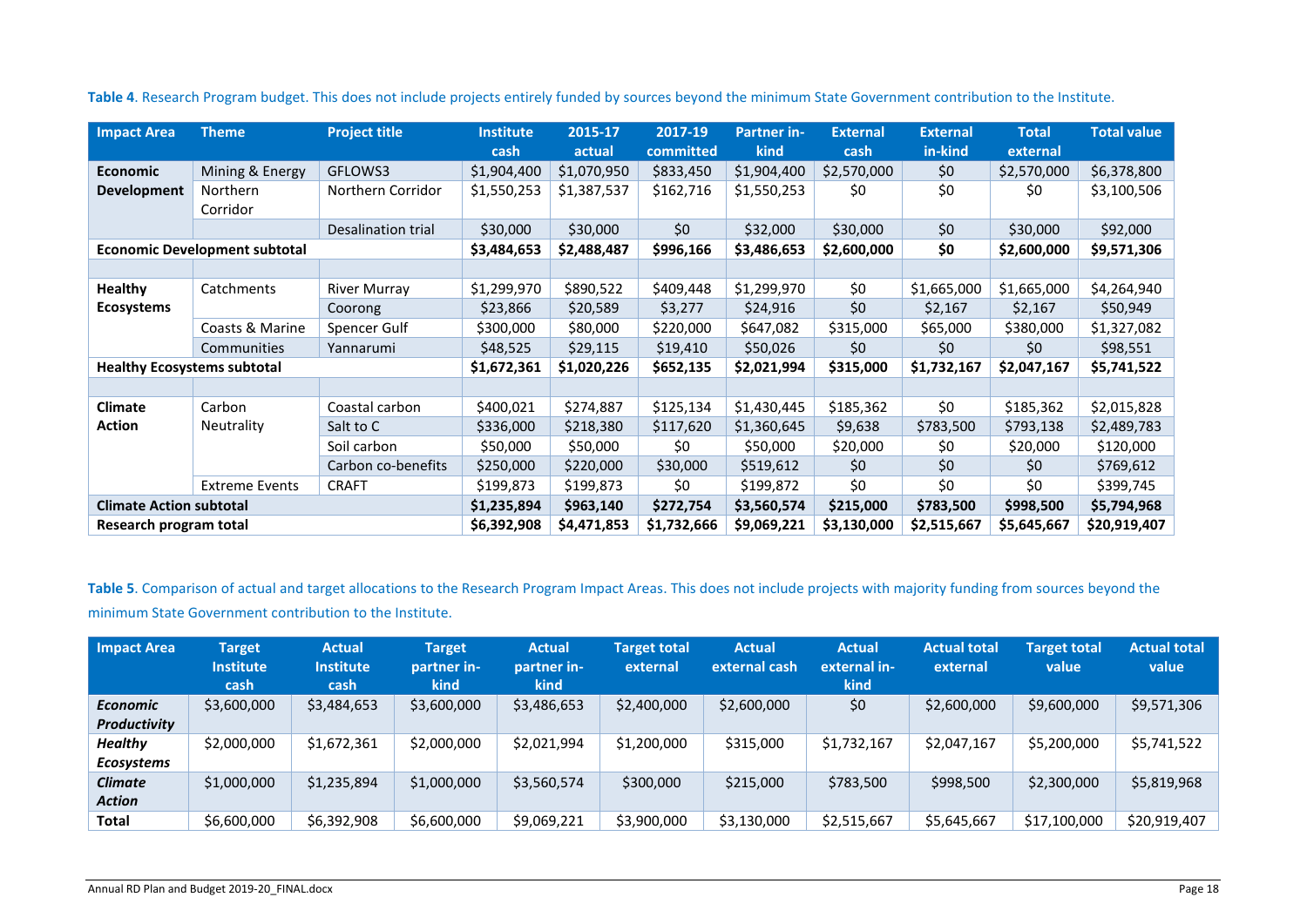**Table 6**. 2019-2020 financial year Administration and Knowledge Management budget for second term activities and Administration budget for third-term transition activities.

| <b>Administration - second-term activities</b>     | 2019-20 Budget |
|----------------------------------------------------|----------------|
| Director                                           | \$86,026       |
| Research Manager                                   | \$87,154       |
| Chair                                              | \$13,665       |
| <b>ICE WaRM Support Services</b>                   | \$22,500       |
| <b>Labour Total</b>                                | \$209,344      |
| Communications & marketing                         | \$59,600       |
| Travel and events                                  | \$8,000        |
| Memberships and sponsorships                       | \$6,000        |
| Accommodation                                      | \$12,875       |
| Tax, bank fees and auditing                        | \$4,400        |
| Insurance                                          | \$6,000        |
| General operating                                  | \$7,100        |
| <b>Operating Total</b>                             | \$103,975      |
| <b>Total administration-second term activities</b> | \$313,319      |

| Knowledge Management - second-term activities | <b>2019-20 Budget</b> |
|-----------------------------------------------|-----------------------|
|                                               |                       |
| Fact sheets and synthesis papers              | \$40,000              |
| Adoption workshops                            | \$25,000              |
| Conference and panel sessions                 | \$20,000              |
| Website maintenance and content               | \$25,000              |
| <b>Total Knowledge Management</b>             | \$110,000             |

| <b>Administration - third-term transition activities</b> | <b>2019-20 Budget</b> |
|----------------------------------------------------------|-----------------------|
| Director                                                 | \$129,038             |
| Research Manager                                         | \$52,292              |
| Chair                                                    | \$13,665              |
| <b>ICE WaRM Support Services</b>                         | \$22,500              |
| <b>Labour Total</b>                                      | \$217,496             |
| Accommodation                                            | \$12,875              |
| Business development support                             | \$35,000              |
| Communications and marketing                             | \$10,000              |
| Travel and events                                        | \$20,000              |
| Third-term agreement and handbook                        | \$45,000              |
| <b>Operating Total</b>                                   | \$122,875             |
| Total administration-third term transition activities    | \$340,371             |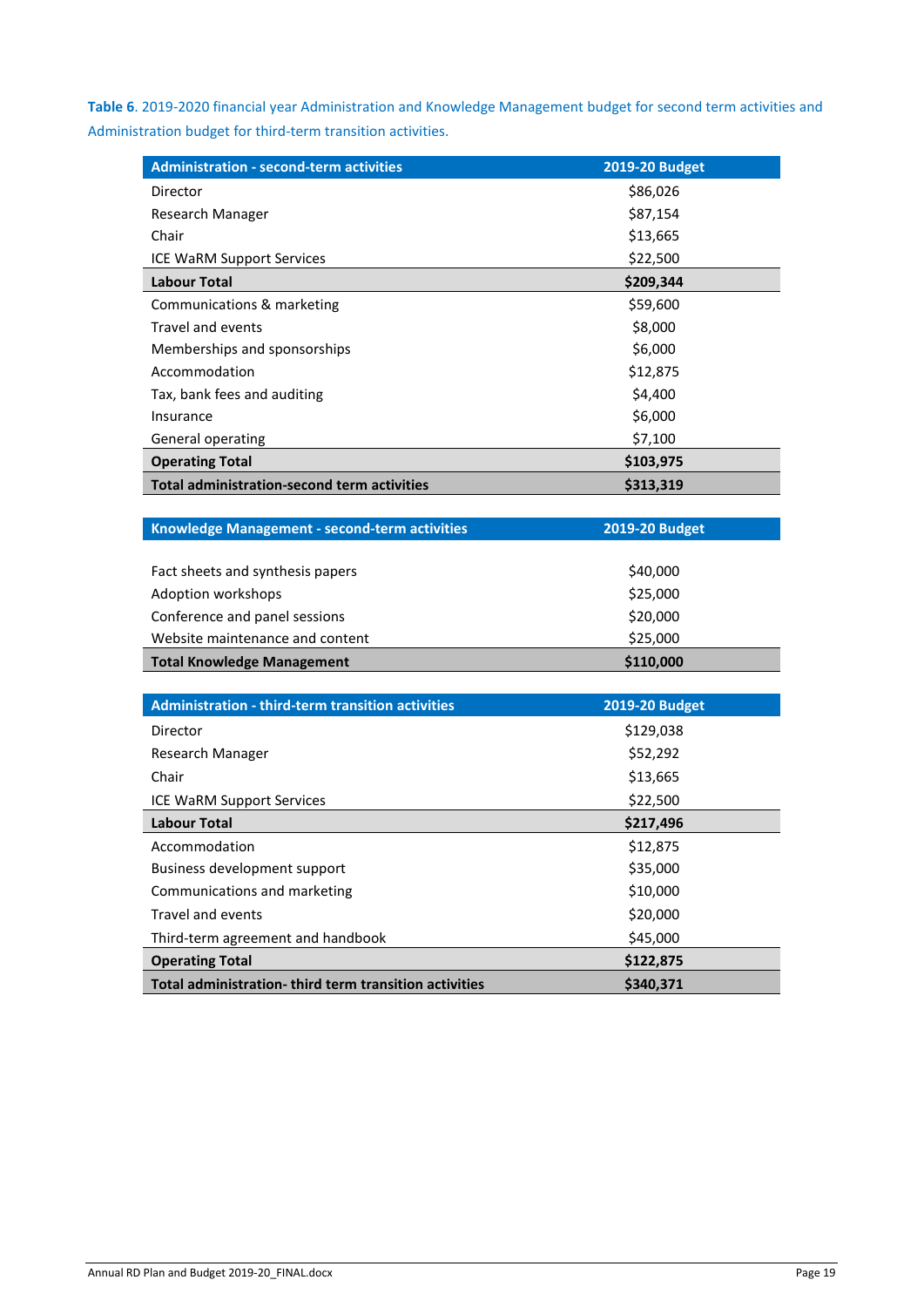## <span id="page-22-0"></span>**4.3 Financial position**

The cash balance of Goyder Institute funds held at ICE WaRM as at 30<sup>th</sup> June 2019 was \$3,467,637. This accounts for the annual payment from State Government; external project funding; interest received; and all Project, Administration and Knowledge Management expenses from 1st July 2018 to 30<sup>th</sup> June 2019. The calculations for the balance have been externally audited and are outlined below:

| ICE WaRM balance of funds at $1st$ July 2018       | \$3,962,961    |
|----------------------------------------------------|----------------|
| DEW State Grant 2017-2018 received November 2018   | \$2,000,000    |
| External project funding                           | \$342,002      |
| SA Government contribution to third-term           | \$150,000      |
| Interest received to 30 June 2019 on funds balance | \$79,357       |
|                                                    | \$6,534,320    |
| Less: Project payments to 30 June 2019             | ( \$2,567,789) |
| Less: Administration costs                         | (5484, 699)    |
| Less: Knowledge management costs                   | (514, 195)     |
| Balance 30 <sup>th</sup> June 2019                 | \$3,467,637    |

Accounting for future project income; forecast interest payments; and all forecast Project, Administration and Knowledge Management costs for 2019-2020 (Table 3 and 5), the forecast cash balance to 30<sup>th</sup> June 2020 is \$36,230. These calculations are summarised below:

| ICE WaRM balance of funds at $1st$ July 2019 | \$3,467,637    |
|----------------------------------------------|----------------|
| 2019-2020 project income                     | \$666,528      |
| Estimate of interest to 30 June 2020         | \$10,000       |
|                                              | \$4,144,165    |
| Less: Remaining 2018-19 administrative costs | ( \$10,000)    |
| Less: Goyder Institute project payments      | (52, 109, 444) |
| Less: Administration costs for 2019-20       | (5653,690)     |
| Less: Knowledge management costs             | (110,000)      |
| Less: External project payments              | (5917, 205)    |
| Less: Third-term commitments                 | (5307, 596)    |
| Forecast balance 30 <sup>th</sup> June 2020  | \$36,230       |

It is intended that the balance will be used as a contribution to the administration costs of the third-term of the Institute, which is anticipated to begin on 1<sup>st</sup> July 2020.